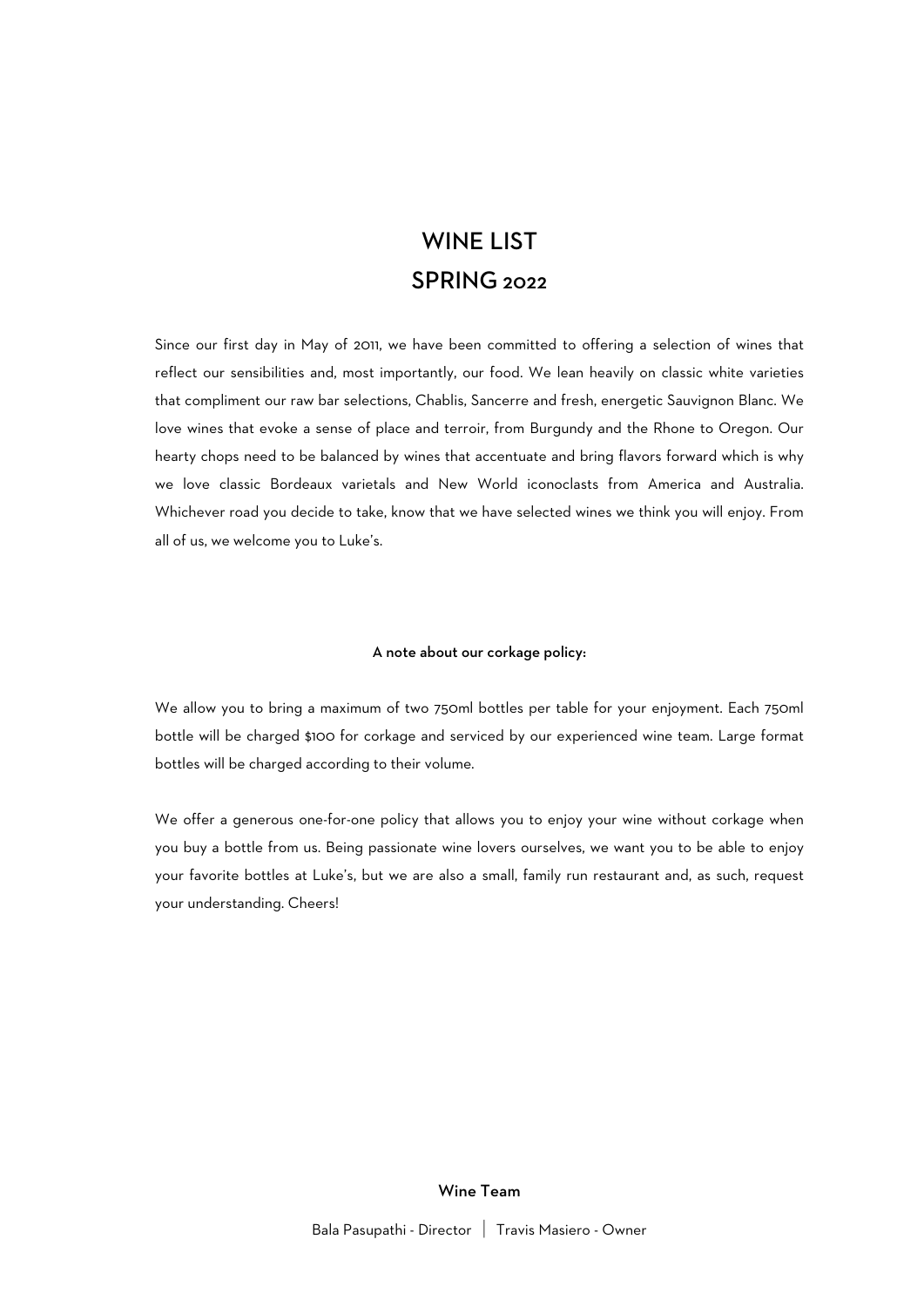## WINES BY THE GLASS Glass/Carafe/Bottle

|                                                                                          | <b>CHAMPAGNE</b>                  |
|------------------------------------------------------------------------------------------|-----------------------------------|
| <b>BRUT</b><br>Serge Mathieu, "Cuvée Prestige", Avirey-Lingey MV                         | 36./170.                          |
| Serge Mathieu, "Cuvée Tradition", Blanc de Noirs,<br>Avirey-Lingey MV (375ml)            | 100.                              |
| <b>BRUT ROSÉ</b><br>Serge Mathieu, Avirey-Lingey MV                                      | 38./180.                          |
|                                                                                          | <b>WHITE WINE</b>                 |
| <b>CHARDONNAY</b><br>Domaine Louis Michel, Chablis, Burgundy, France 2019                | 30./90./140.                      |
| <b>SAUVIGNON BLANC+</b><br>Peccavi, "No Regrets", Margaret River, Western Australia 2021 | 28./84./130.                      |
|                                                                                          | <b>ROSÉ WINE</b>                  |
| <b>GRENACHE+</b><br>Williams Chase, Grenache+, "En Provence",                            |                                   |
| Côteaux Varois en Provence, Provence, France 2018                                        | 28./84./130.                      |
|                                                                                          | <b>RED WINE</b>                   |
| PINOT NOIR<br>Elena Walch, "Pinot Nero", Alto Adige, Italy 2020                          | 30./90./140.                      |
| TEMPRANILLO+                                                                             |                                   |
| Marqués de Vargas, "Conde de San Cristobal",<br>Ribera del Duero, Spain 2019             | 30./90./140.                      |
| <b>SHIRAZ</b><br>Peccavi, "Estate", Margaret River, Western Australia 2020               | 32./96./150.                      |
| <b>CHENIN BLANC</b>                                                                      | <b>SWEET WINE</b>                 |
| Château de la Roulerie, "Coteaux du Layon",                                              |                                   |
| Anjou, Loire Valley, France 2018 (500ml)                                                 | 17./100.<br><b>FORTIFIED WINE</b> |
| <b>TAWNY PORT</b>                                                                        |                                   |
| Graham's, "10 Year", Douro Valley, Portugal MV                                           | 16./96./160.                      |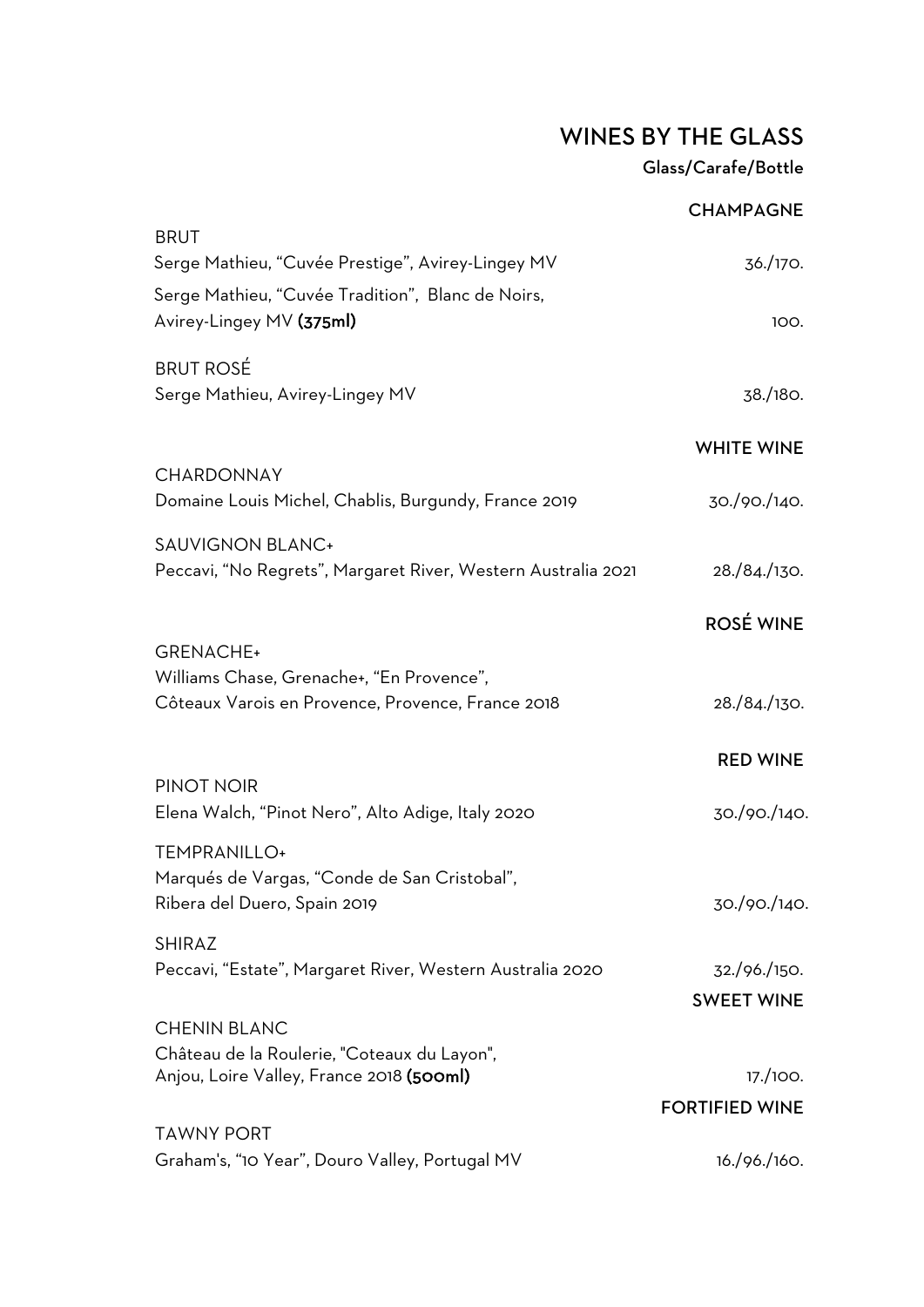## CORAVIN WINE PROGRAM

*Our Coravin wine preservation system allows us to offer the following list of curated wines either by the glass (150ml) or by the carafe (375ml). We have chosen some of our favorites that give you access to some exceptional juice. These are wines we love by producers we trust. Have a great time exploring and perhaps, treating yourself to a wine that previously could only have been enjoyed with full confidence by the bottle.*

#### WHITE WINE

#### GLASS/CARAFE/BOTTLE

| <b>CHARDONNAY</b>                                                                                                                                                                                                                                    |               |
|------------------------------------------------------------------------------------------------------------------------------------------------------------------------------------------------------------------------------------------------------|---------------|
| Domaine Louis Michel, "Montmain" 1er Cru,                                                                                                                                                                                                            |               |
| Chablis, Burgundy, France 2018                                                                                                                                                                                                                       | 38./95./190.  |
| *The Michel family has been cultivating their passion for tradition and the Chablis terroir in producing<br>clean and precise Chablis. There is no oak used at the domaine and as such the wines represent a<br>truly pure expression of Chardonnay. |               |
| Domaine Vincent Bouzereau, "Meursault",                                                                                                                                                                                                              |               |
| Burgundy, France 2019                                                                                                                                                                                                                                | 40./100./200. |
| Maison Chanson, "Chassagne Montrachet",                                                                                                                                                                                                              |               |
| Burgundy, France 2019                                                                                                                                                                                                                                | 42./105./210. |
| Domaine Vincent Girardin, "Puligny-Montrachet",                                                                                                                                                                                                      |               |
| Burgundy, France 2017                                                                                                                                                                                                                                | 42./105./210. |
| Patz & Hall, Sonoma Coast, Sonoma County,                                                                                                                                                                                                            |               |
| California, U.S.A. 2017                                                                                                                                                                                                                              | 40./100./200. |
|                                                                                                                                                                                                                                                      |               |

#### SAUVIGNON BLANC

Domaine Alphonse Mellot, "La Moussière", Sancerre, Loire Valley, France 2020 36./90./180. *\*The Mellot Family produces some of the finest wines in the Sancerre appellation and are widely considered a benchmark producer. The Domaine is fully biodynamic and is committed to the highest standards at all points in the winemaking process.*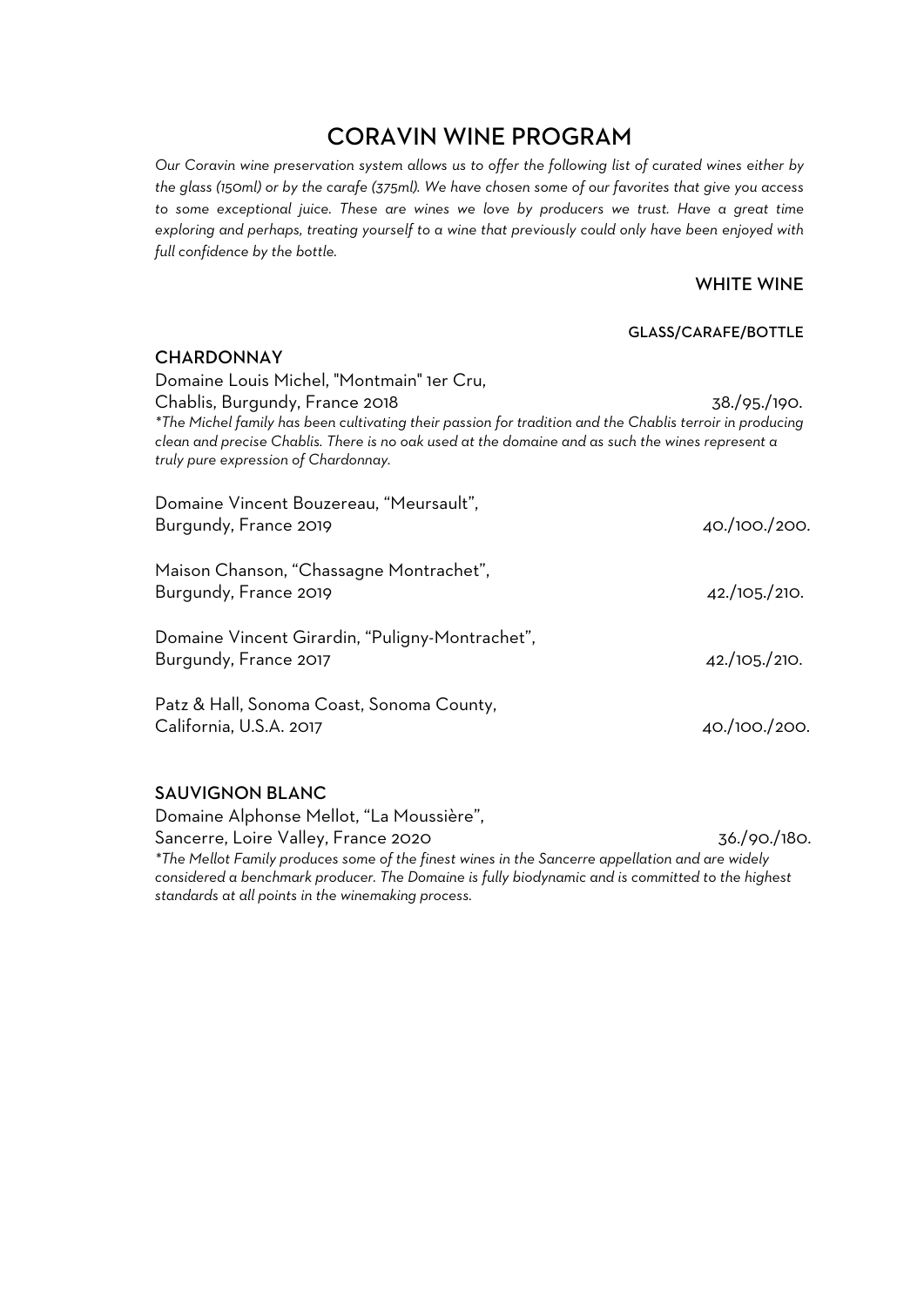## CORAVIN WINE PROGRAM

*Our Coravin wine preservation system allows us to offer the following list of curated wines either by the glass (150ml) or by the carafe (375ml). We have chosen some of our favorites that give you access to some exceptional juice. These are wines we love by producers we trust. Have a great time exploring and perhaps, treating yourself to a wine that previously could only have been enjoyed with full confidence by the bottle.*

|                                                                                                                                                                                                                                                                        | <b>GLASS/CARAFE/BOTTLE</b> |
|------------------------------------------------------------------------------------------------------------------------------------------------------------------------------------------------------------------------------------------------------------------------|----------------------------|
| <b>PINOT NOIR</b>                                                                                                                                                                                                                                                      |                            |
| Domaine Bachelet, Côte de Nuits-Villages,                                                                                                                                                                                                                              |                            |
| Burgundy, France 2017                                                                                                                                                                                                                                                  | 40./100./200.              |
| Maison Chanson, "Gevrey-Chambertin",                                                                                                                                                                                                                                   |                            |
| Burgundy, France 2014                                                                                                                                                                                                                                                  | 38./95./190.               |
| Domaine Vincent Bachelet, Pommard,                                                                                                                                                                                                                                     |                            |
| Burgundy, France 2017                                                                                                                                                                                                                                                  | 38./95./190.               |
| J.K. Carriere, "Provocateur",                                                                                                                                                                                                                                          |                            |
| Willamette Valley, Oregon, U.S.A. 2017                                                                                                                                                                                                                                 | 36./90./180.               |
| *Jim Prosser is the proprietor and winemaker here. He is a talented and much-respected winemaker<br>among his peers in Oregon producing handcrafted, classically structured, boutique wines. He aims for<br>wines that are high-acid, smooth tannins and very ageable. |                            |
| <b>MERLOT+</b>                                                                                                                                                                                                                                                         |                            |
| Peccavi, "Estate", Margaret River, Western Australia 2017                                                                                                                                                                                                              | 42./105./210.              |

GRENACHE+ Château Gigognan, "Cardinalice", Châteauneuf-du-Pape, Rhône Valley, France 2016 48./120./240.

RED WINE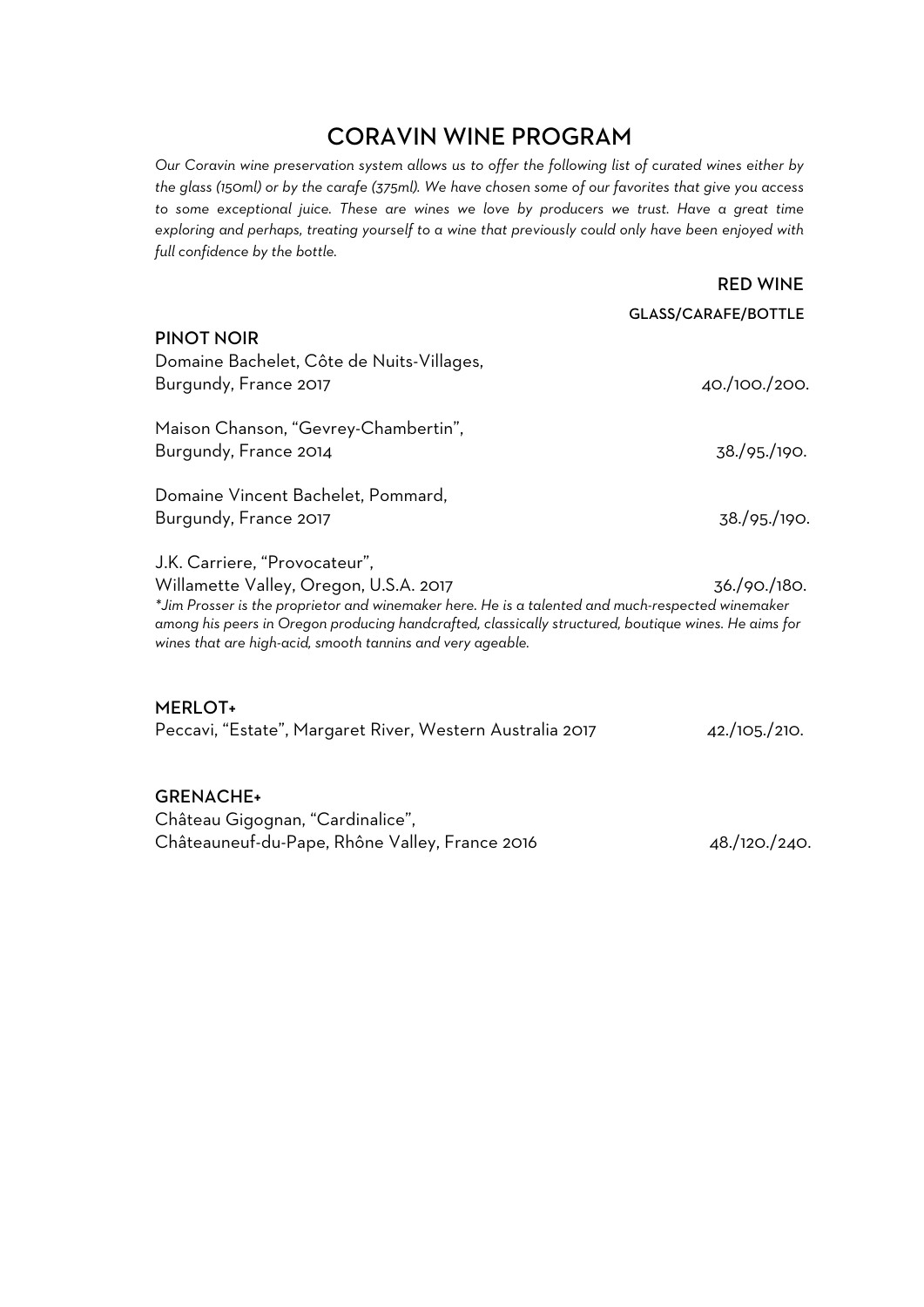## CORAVIN WINE PROGRAM

*Our Coravin wine preservation system allows us to offer the following list of curated wines either by the glass (150ml) or by the carafe (375ml). We have chosen some of our favorites that give you access to some exceptional juice. These are wines we love by producers we trust. Have a great time exploring and perhaps, treating yourself to a wine that previously could only have been enjoyed with full confidence by the bottle.*

|                                                                                                                                                                                                                                                                                                                                           | <b>RED WINE</b>            |
|-------------------------------------------------------------------------------------------------------------------------------------------------------------------------------------------------------------------------------------------------------------------------------------------------------------------------------------------|----------------------------|
|                                                                                                                                                                                                                                                                                                                                           | <b>GLASS/CARAFE/BOTTLE</b> |
| SYRAH/SHIRAZ<br>J. Duval, "Entity", Barossa Valleys,<br>South Australia 2019                                                                                                                                                                                                                                                              | 38./95./190.               |
| <b>CABERNET SAUVIGNON+</b><br>Château Lagrange, "Les Fiefs de Lagrange",<br>St. Julien, Bordeaux, France 2014                                                                                                                                                                                                                             | 42./105./210.              |
| Château Tour de Mons, Margaux,<br>Bordeaux, France 2014                                                                                                                                                                                                                                                                                   | 38./95./190.               |
| Palazzo, "Left Bank Red Cuvée",<br>Oakville, Napa Valley, California, U.S.A. 2016<br>*Scott Palazzo is a man who follows his passions, producing wines that are beautiful and complex<br>with wonderful layers of rich fruit and texture on the palate balanced by elegant acidity. Delicious<br>food wines with both power and elegance. | 56./140./280.              |

#### SANGIOVESE

Ridolfi, Brunello di Montalcino, Tuscany, Italy 2016 **46./115./230.**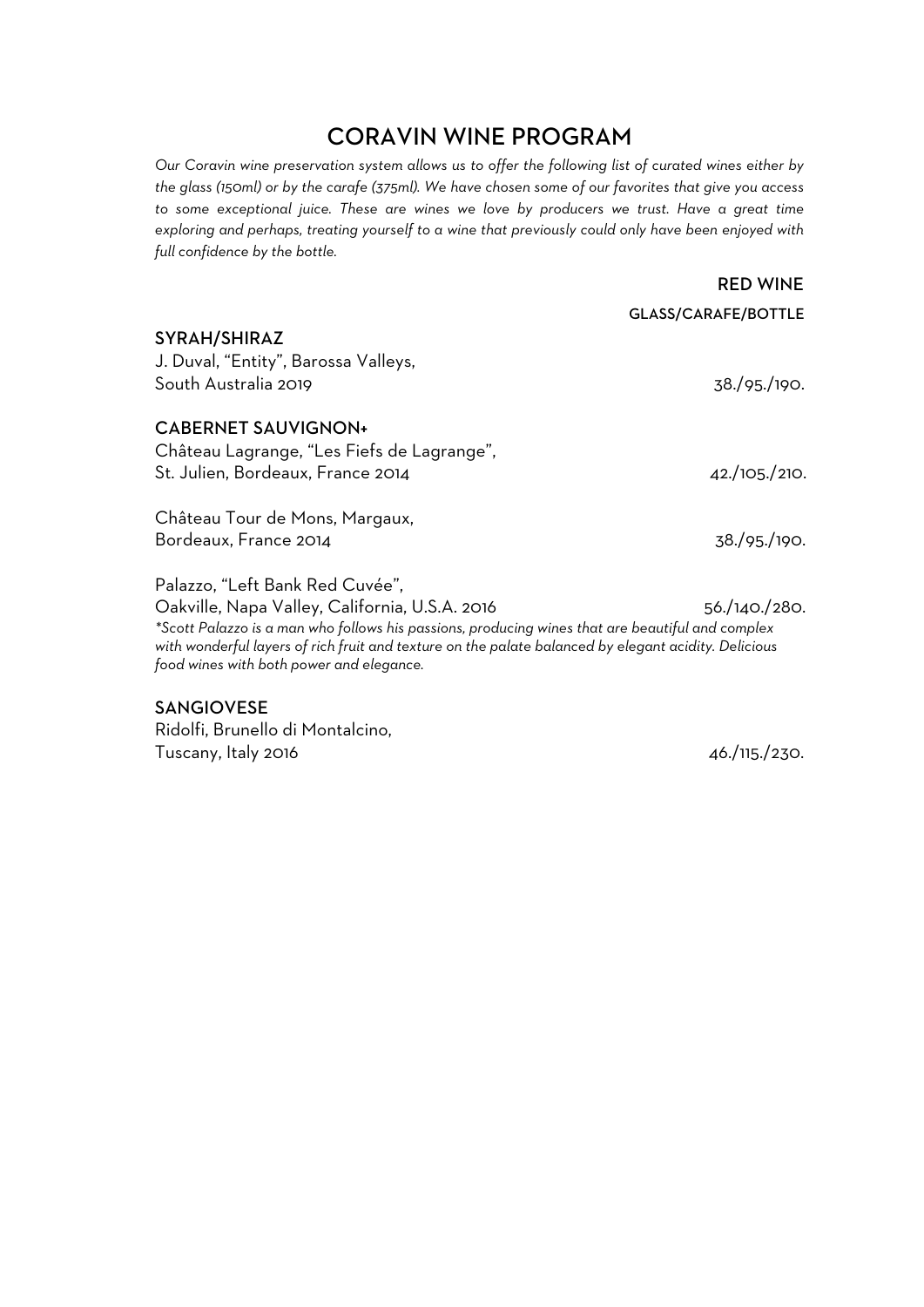## **COCKTAILS**

#### LUKE'S HOUSE SPECIALTY

#### ROCK & RYE 23.

*We have revived the classic Rock and Rye, an early American barroom staple. Made from a secret recipe of citrus, cassia and young rye whiskey, our version steeps slowly for weeks, undisturbed, until the perfect balance is achieved. We make our Rock and Rye in small batches by hand. It is a great way to start an evening or to wind things down. Enjoy!*

*Bottles available for takeaway – 150 (375ml)* 

#### SIGNATURE

GREEN GOBLIN 23. *Hendrick's Gin, Pimm's No. 1, Japanese Cucumber & Fresh Lime Juice*

LUKE'S MOSCOW MULE 24. *Ginger-Infused Vodka, Yuzu-Koshu Essence Calamansi, Lime Juice & House-Made Ginger Beer*

BLOODY MARY 26. *Smoked Vodka, Luke's Famous House Mix*

DIRTY CHOPHOUSE MARTINI 23. *Smoked Vodka, Noilly Prat Vermouth, Muddled Olives & Brine*

OUR ESPRESSO MARTINI 26. *Vodka, Bailey's Irish Cream & Fresh-Pressed Espresso*

SIGNATURE SALTY DOG 23. *Tanqueray No. 10, House-Made Rosemary Syrup & Fresh Grapefruit Juice*

#### **SEASONAL**

LUKE'S JULEP 23. *Bourbon Whiskey, Cherry-Fernet Infused Brandy, Mint & House-Made Brandied Cherry*

THE PERFECT CLUBROOM MANHATTAN 25. *Rye, Sweet & Dry Vermouth, Hinoki Bitters, Maraschino Cherries*

NIXTA MARGARITA ESPECIAL 23. Don Julio Blanco Tequila, Orange *Curaçao Agave Nectar, Fresh Lime, Taijin Salt Rim* 

#### SIGNATURE NEGRONIS

WHITE 24. *Sipsmith Gin, Gentian Liqueur, Lillet Blanc*

CLASSIC 24. *Four Pillars Spiced Gin, Mulassano Bitter & Mancino Rosso Vermouth*

BOULEVARDIER 24. *Woodford Reserve Bourbon, Mulassano Bitter & Mancino Rosso Vermouth*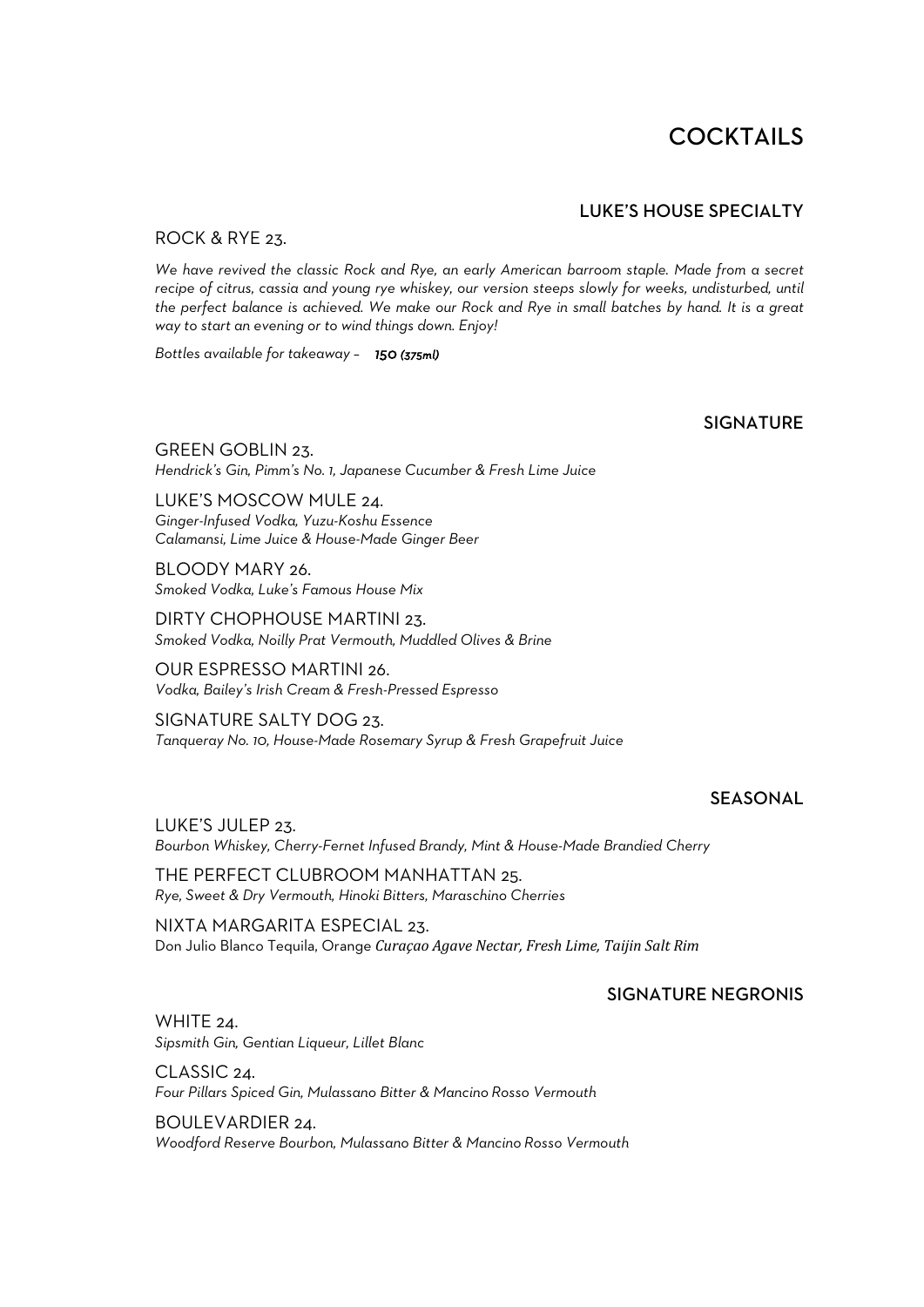## LUKE'S TANKARD DRAFT BEER

#### BLUE LABEL ALE (540ML) 20.

*Rye & Pint Brewing Co – Singapore's youngest craft brewery. A refreshing beer with a citrusy aroma and perfectly balanced finish. Made exclusively for our restaurants.* 

*Off Day Brewing Co. makes beers that are perfect to celebrate life. A crisp and refreshing Mexican lager with a zesty aroma. Made exclusively for our restaurants.*

## BOTTLED ALE & LAGER

|                                         | U.S.A.        |
|-----------------------------------------|---------------|
| Sierra Nevada Brewing Company, Pale Ale | $(330ml)$ 16. |

#### PORTUGAL.

| Musa Brewery, Born in the IPA, Indian Pale Ale | (330ml) 18. |  |
|------------------------------------------------|-------------|--|
| Musa Brewery, Twist & Stout, Oat Stout         | (330ml) 18. |  |

## NON-ALCOHOLIC

| Fresh Lemonade                | 10. |
|-------------------------------|-----|
| Southern Iced Tea             | 10. |
| Arnold Palmer                 | 10. |
| Coca-Cola, Coke Light, Sprite | 8.  |

#### SINGAPORE

NIXTA LAGER (540ML) 20.

SINGAPORE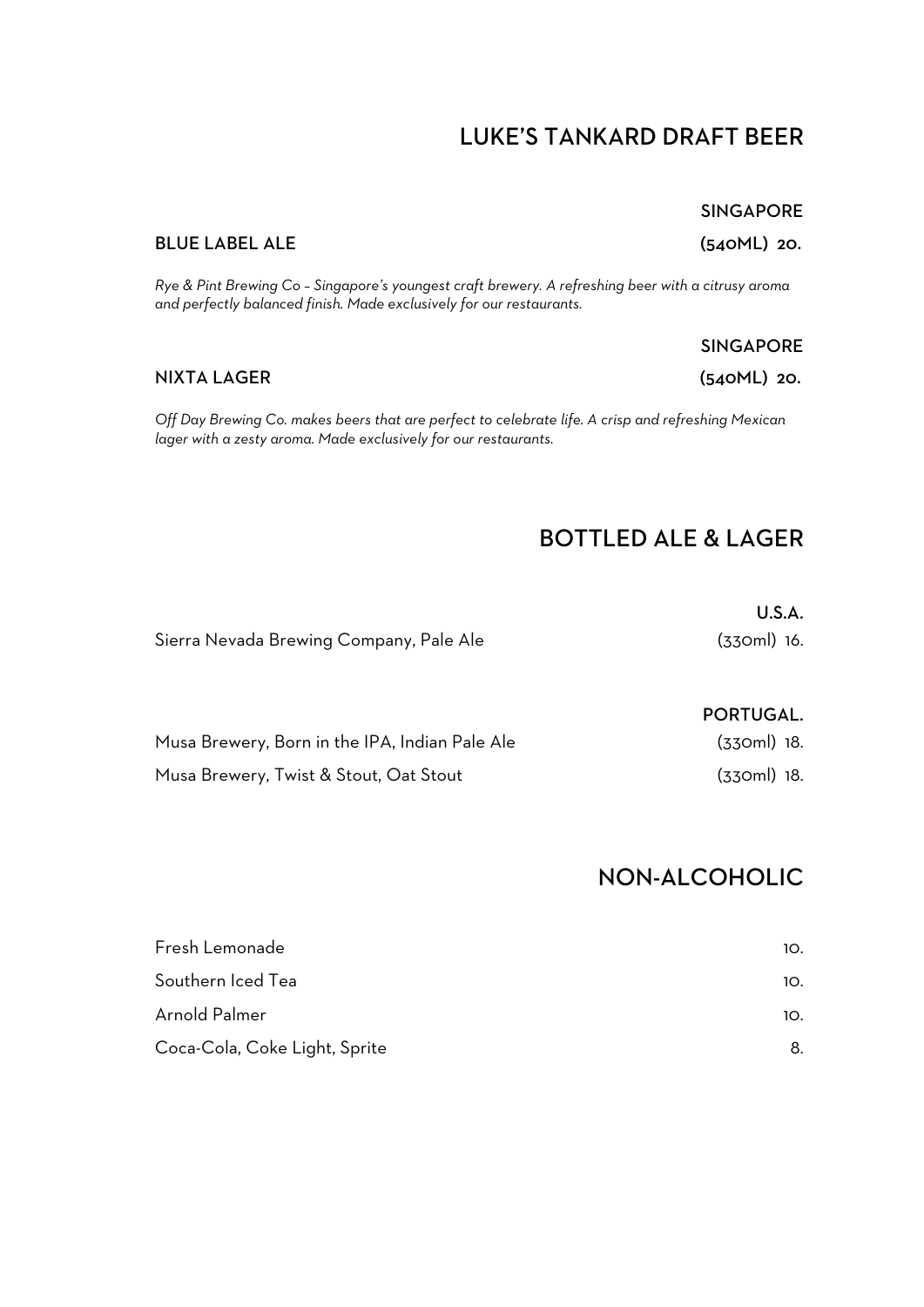## **CHAMPAGNE**

*Our list of Champagne is tight and focused, by highlighting just a few producers we hope that you will discover something new.* 

|                  |                                                                 | <b>BRUT</b> |
|------------------|-----------------------------------------------------------------|-------------|
| Cioi             | Delamotte, Grand Cru, Blanc de Blancs,<br>Le Mesnil Sur Oger MV | 220.        |
|                  | *Simply classy and delicious!                                   |             |
|                  | C102 Krug, "Grande Cuvée", Reims MV                             | 520.        |
|                  | C104 Lanson, "Clos Lanson", Blanc de Blancs, Reims 2006         | 570.        |
|                  | C106 Moët & Chandon, "Cuvée Dom Pérignon", Épernay 2010         | 480.        |
|                  | C109 Roger Coulon, "Heri-Hodie" 1er Cru, Vrigny MV              | 170.        |
| $C$ 110          | Serge Mathieu, "Millésime", Avirey-Lingey 2009                  | 220.        |
| C <sub>111</sub> | Serge Mathieu, "Cuvée Prestige", Avirey-Lingey MV               | 170.        |
| C <sub>113</sub> | Serge Mathieu, "Cuvée Tradition", Blanc de Noirs,               |             |
|                  | Avirey-Lingey MV (375ml)                                        | 100.        |

#### EXTRA BRUT ROSÉ

| C131 Roger Coulon, "Rose de Saignée Rosélie" 1er Cru, Vrigny MV | 220. |
|-----------------------------------------------------------------|------|
|                                                                 |      |

#### BRUT ROSÉ

C132 Serge Mathieu, Avirey-Lingey MV 180.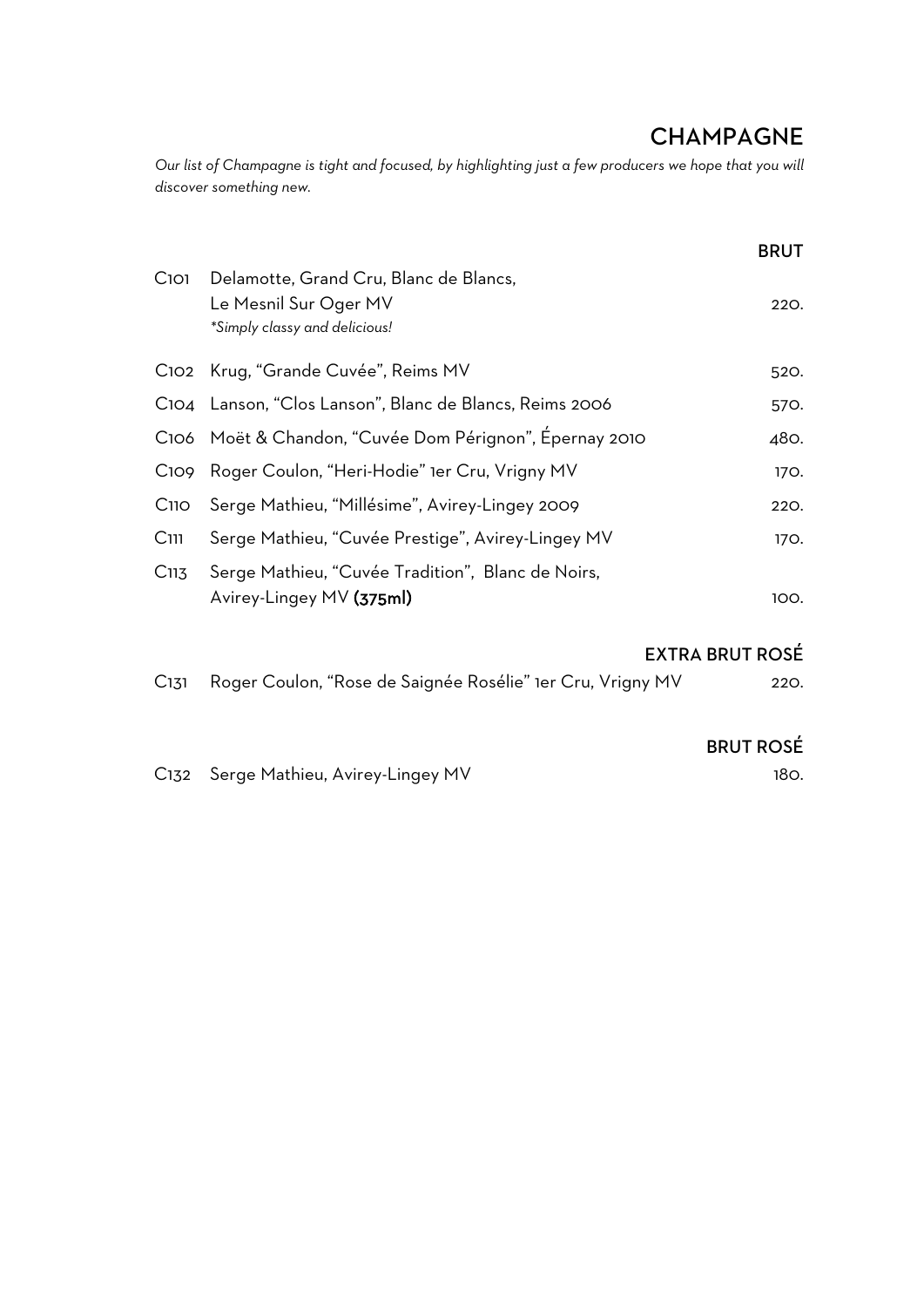# **CHARDONNAY**

FRANCE

|                  | W201 Domaine Louis Michel, "Grenouilles" Grand Cru,<br>Chablis, Burgundy 2016                                                                                                                                                                                                                             | 250. |
|------------------|-----------------------------------------------------------------------------------------------------------------------------------------------------------------------------------------------------------------------------------------------------------------------------------------------------------|------|
|                  | W202 Domaine Louis Michel, "Les Clos" Grand Cru,<br>Chablis, Burgundy 2015                                                                                                                                                                                                                                | 240. |
|                  | W204 Domaine Louis Michel, "Vaudésir" Grand Cru,<br>Chablis, Burgundy 2016                                                                                                                                                                                                                                | 230. |
|                  | W207 Domaine Louis Michel, "Montmain" 1er Cru,<br>Chablis, Burgundy 2018                                                                                                                                                                                                                                  | 190. |
|                  | W208 Domaine Louis Michel, Chablis, Burgundy 2019<br>*The Michel family has been cultivating their passion for tradition and the Chablis terroir in<br>producing clean and precise Chablis. There is no oak used at the domaine and as such the<br>wines represent a truly pure expression of Chardonnay. | 140. |
|                  | W209 Domaine Latour Giraud, "Les Poruzots" 1er Cru,<br>Meursault, Burgundy 2013<br>*Winemaker Jean-Pierre's whites are classic Burgundies intense and concentrated, stylish<br>and powerful, layered and balanced. At the same time, they are focused and true to their<br>appellation and vineyard site. | 270. |
|                  | W210 Domaine Vincent Bouzereau, "Meursault", Burgundy 2019                                                                                                                                                                                                                                                | 200. |
| W <sub>211</sub> | Maison Chanson, "Chassagne Montrachet", Burgundy 2019                                                                                                                                                                                                                                                     | 210. |
| W212             | Domaine Vincent Girardin, "Puligny-Montrachet", Burgundy 2017                                                                                                                                                                                                                                             | 210. |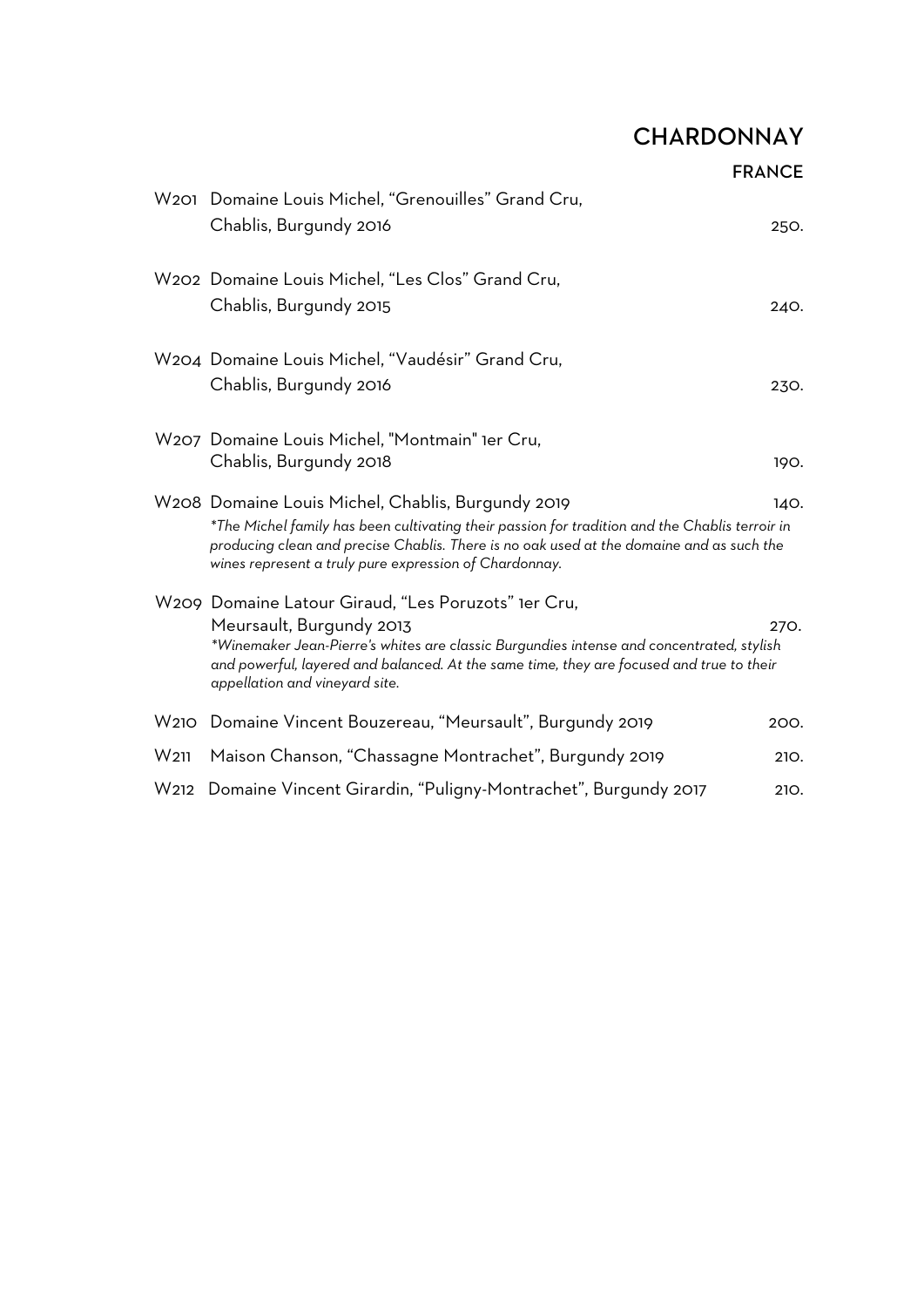# **CHARDONNAY**

#### U.S.A.

|      | W219 Tor, "Durell", Sonoma Coast,                                                                                                                                                                                                                                                                  |                  |
|------|----------------------------------------------------------------------------------------------------------------------------------------------------------------------------------------------------------------------------------------------------------------------------------------------------|------------------|
|      | Sonoma County, California 2017                                                                                                                                                                                                                                                                     | 230.             |
|      | *We make great wines simply because we love making them. Wine is irresistible, it is fun, and<br>it is about sharing passion, good fortune and community. TOR exists today because of the<br>relationships we've cultivated over decades with mentors, grapegrowers and friends. - Tor<br>Kenward. |                  |
|      | W216 Patz & Hall, Sonoma Coast, Sonoma County, California 2017                                                                                                                                                                                                                                     | 200.             |
|      | W220 Walter Hansel, "The North Slope", Russian River Valley,<br>Sonoma County, California 2019<br>*Stephen Hansel's small but very low keyed winery produces some of the most strikingly<br>impressive and unique Burgundian-styled Pinot Noirs and Chardonnays.                                   | 200.             |
|      |                                                                                                                                                                                                                                                                                                    | <b>AUSTRALIA</b> |
| W221 | Giaconda, "Estate", Beechworth, Victoria 2016                                                                                                                                                                                                                                                      | 330.             |
|      | W223 Mount Mary, Yarra Valley, Victoria 2016<br>*Mount Mary is one of Australia's most highly regarded producers, commanding a mythical<br>status among wine collectors. The character and high quality of its wines are simply<br>outstanding.                                                    | 320.             |
|      | W222 Peccavi, "Oyster Series", Margaret River 2019                                                                                                                                                                                                                                                 | 200.             |
|      | W224 Peccavi, "Estate", Margaret River 2020                                                                                                                                                                                                                                                        | 160.             |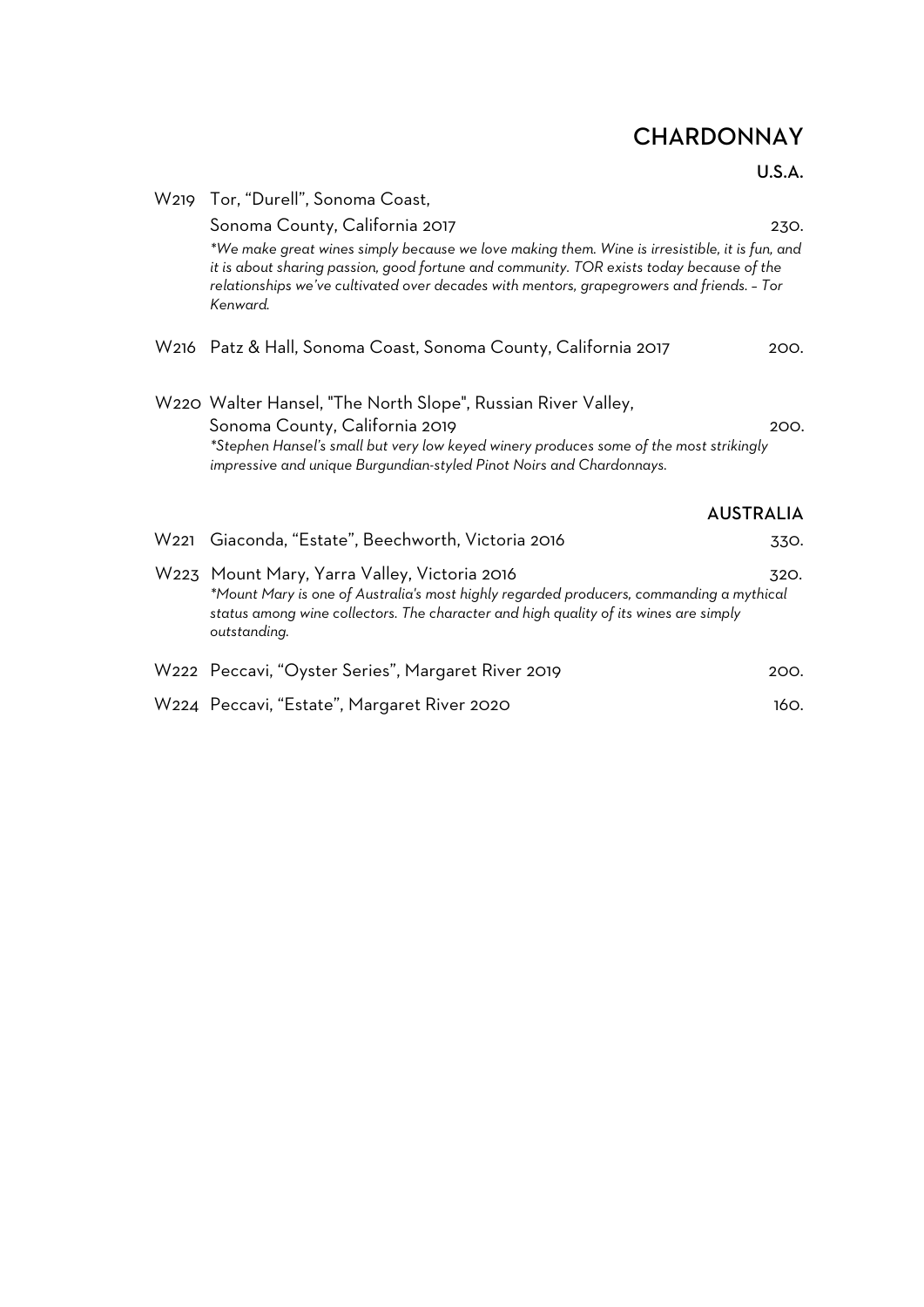## SAUVIGNON BLANC & BLENDS

| W236 Domaine Alphonse Mellot, "La Moussière",                                                                                                                                                                                                                                                          |                  |
|--------------------------------------------------------------------------------------------------------------------------------------------------------------------------------------------------------------------------------------------------------------------------------------------------------|------------------|
| Sancerre, Loire Valley 2020                                                                                                                                                                                                                                                                            | 180.             |
| *The Mellot Family produces some of the finest wines in the Sancerre appellation and are<br>widely considered a benchmark producer. The Domaine is fully biodynamic and is committed<br>to the highest standards at all points in the winemaking process.                                              |                  |
| W237 Domaine Vacheron, "Les Romains", Sancerre, Loire Valley 2019                                                                                                                                                                                                                                      | 190.             |
| *Domaine Vacheron is one of Sancerre's elite properties, producing both white and red<br>Sancerre wines of amazing purity and definition. The domaine has been completely<br>transformed over to biodynamic farming with two young cousins, Jean-Laurent and Jean-<br>Dominique Vacheron, at the helm. |                  |
| W239 Domaine Tinel-Blondelet, "L'Arrêt Buffatte",                                                                                                                                                                                                                                                      |                  |
| Pouilly Fumé, Loire Valley 2018                                                                                                                                                                                                                                                                        | 170.             |
|                                                                                                                                                                                                                                                                                                        | <b>AUSTRALIA</b> |
| W240 Peccavi, "Estate", Margaret River 2017                                                                                                                                                                                                                                                            | 140.             |
| W241 Peccavi, "No Regrets", Margaret River 2021                                                                                                                                                                                                                                                        | 130.             |

RIESLING

AUSTRIA

W251 Weingut Knoll, "Ried Loibner Smaragd", Wachau 2018 180.

## INTERESTING WHITES

#### GRÜNER VELTLINER

W264 Domäne Wachau, "Ried Achleiten Smaragd" Weissenkirchen, Wachau, Austria 2020 180.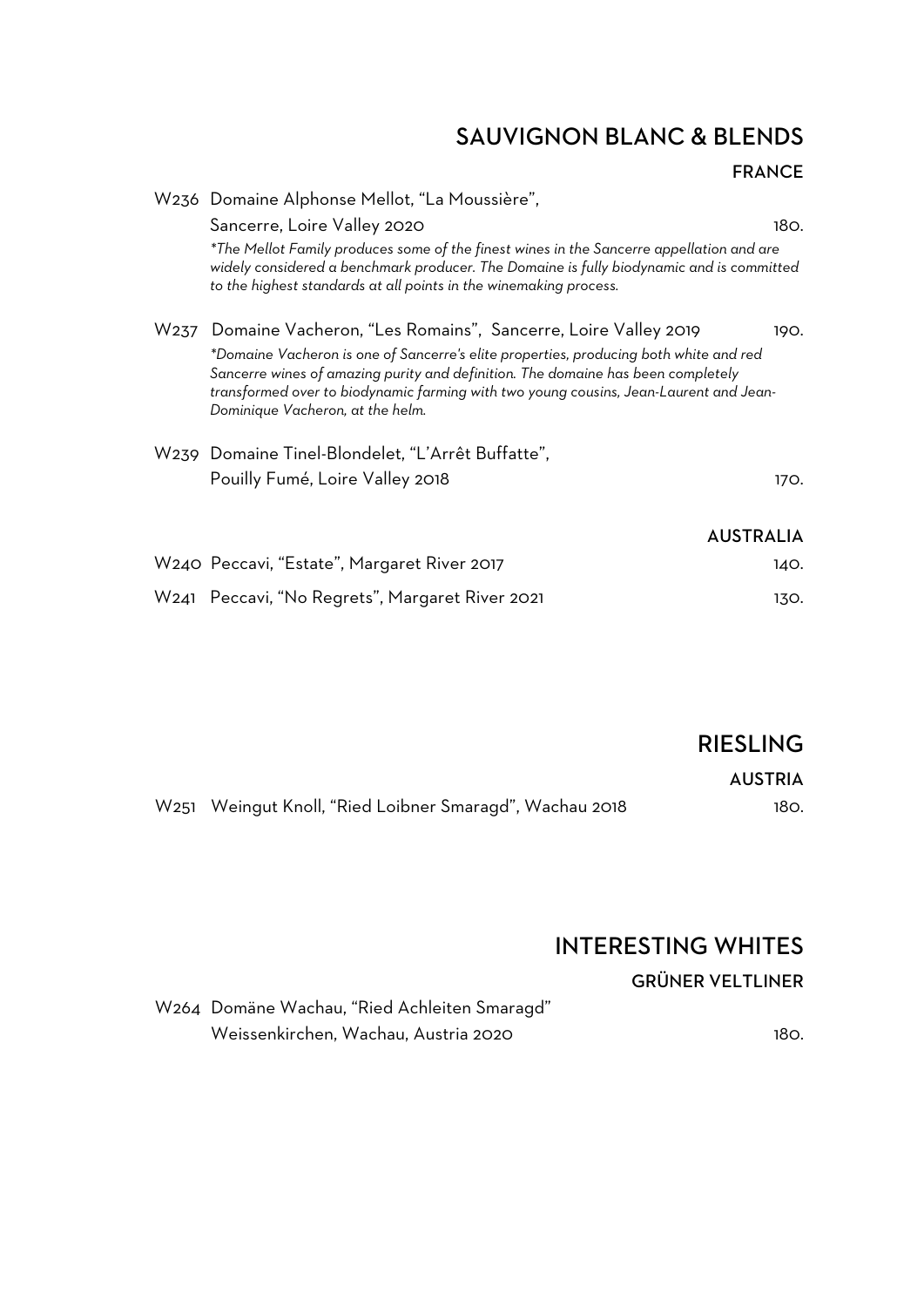ROSÉ FRANCE

## PINOT NOIR

#### FRANCE

| R <sub>292</sub> | Domaine Tortochot, "Les Champeaux" 1er Cru,<br>Gevrey Chambertin, Burgundy 2013<br>*Domaine Tortochot is one of the more famous estates in the area. Here they make a more<br>traditional Gevrey Chambertin, with lots of fruit, strong tannins and good acidity. | 230.   |
|------------------|-------------------------------------------------------------------------------------------------------------------------------------------------------------------------------------------------------------------------------------------------------------------|--------|
| R <sub>293</sub> | Maison Chanson, "Gevrey-Chambertin", Burgundy 2014                                                                                                                                                                                                                | 190.   |
| R <sub>294</sub> | Domaine Dujac, "Clos Saint-Denis" Grand Cru,<br>Morey-Saint-Denis, Burgundy 2011                                                                                                                                                                                  | 1,440. |
| R312<br>1,300.   | Domaine Jean Grivot, "Clos de Vougeot"<br>Grand Cru, Vougeot Burgundy 2002                                                                                                                                                                                        |        |
|                  | R300 Domaine Jean Grivot, "Richebourg" Grand Cru,<br>Vosne-Romanée, Burgundy 2002                                                                                                                                                                                 | 3,800. |
| R <sub>291</sub> | Domaine Bachelet, Côte de Nuits-Villages, Burgundy 2017                                                                                                                                                                                                           | 200.   |
| R <sub>295</sub> | Domaine Vincent Girardin, "Vieilles Vignes",<br>Savigny-Lès-Beaune, Burgundy 2018                                                                                                                                                                                 | 160.   |
| R301             | Domaine Vincent Bachelet, Pommard, Burgundy 2017                                                                                                                                                                                                                  | 190.   |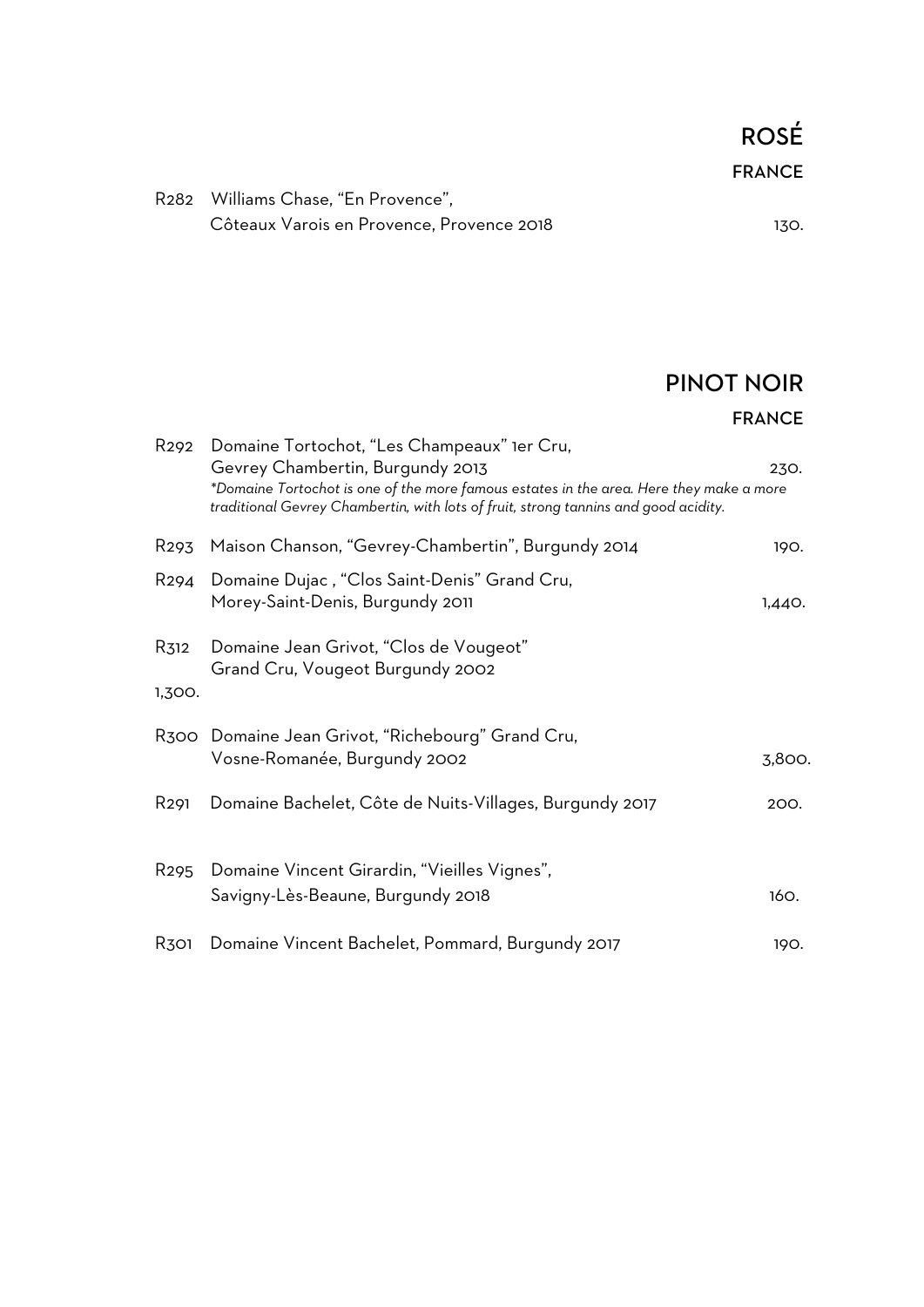## PINOT NOIR

U.S.A.

|                   | R308 Au Bon Climat, "Isabelle", Santa Maria Valley,                                                                                                                                                                                                                                                                                            |      |
|-------------------|------------------------------------------------------------------------------------------------------------------------------------------------------------------------------------------------------------------------------------------------------------------------------------------------------------------------------------------------|------|
|                   | Santa Barbara County, California 2017                                                                                                                                                                                                                                                                                                          | 250. |
| R <sub>29</sub> 8 | Evesham Wood, Willamette Valley, Oregon 2017                                                                                                                                                                                                                                                                                                   | 160. |
|                   | R303 J.K. Carriere, "Provocateur",<br>Willamette Valley, Oregon 2017<br>*Jim Prosser is the proprietor and winemaker here. He is a talented and much-respected<br>winemaker among his peers in Oregon producing handcrafted, classically structured,<br>boutique wines. He aims for wines that are high-acid, smooth tannins and very ageable. | 180. |
| R311              | Walter Hansel, "The South Slope", Russian River Valley,<br>Sonoma County, California 2018                                                                                                                                                                                                                                                      | 220. |
|                   | *Stephen Hansel's small but very low keyed winery produces some of the most strikingly<br>impressive and unique Burgundian-styled Pinot Noirs and Chardonnays.                                                                                                                                                                                 |      |
|                   | <b>NEW ZEALAND</b>                                                                                                                                                                                                                                                                                                                             |      |
|                   | R306   Mt. Difficulty, Bannockburn, Central Otago 2018                                                                                                                                                                                                                                                                                         | 170. |
|                   | <b>AUSTRALIA</b>                                                                                                                                                                                                                                                                                                                               |      |
| R307              | Giaconda, "Estate", Beechworth, Victoria 2019                                                                                                                                                                                                                                                                                                  | 250. |

|      |                                                                    | <b>MERLOT &amp; BLENDS</b> |
|------|--------------------------------------------------------------------|----------------------------|
|      |                                                                    | <b>FRANCE</b>              |
|      | R322 Château Nénin, "La Fugue de Nénin",<br>Pomerol, Bordeaux 2011 | 200.                       |
|      | R321 Château Canon, St-Émilion, Bordeaux 2002                      | 480.                       |
| R328 | Ridge, "Estate", Santa Cruz Mountains,                             | U.S.A.                     |
|      | Central Coast, California 2014                                     | 300.                       |
|      |                                                                    | <b>AUSTRALIA</b>           |
|      | R329 Peccavi, "Estate", Margaret River 2017                        | 210.                       |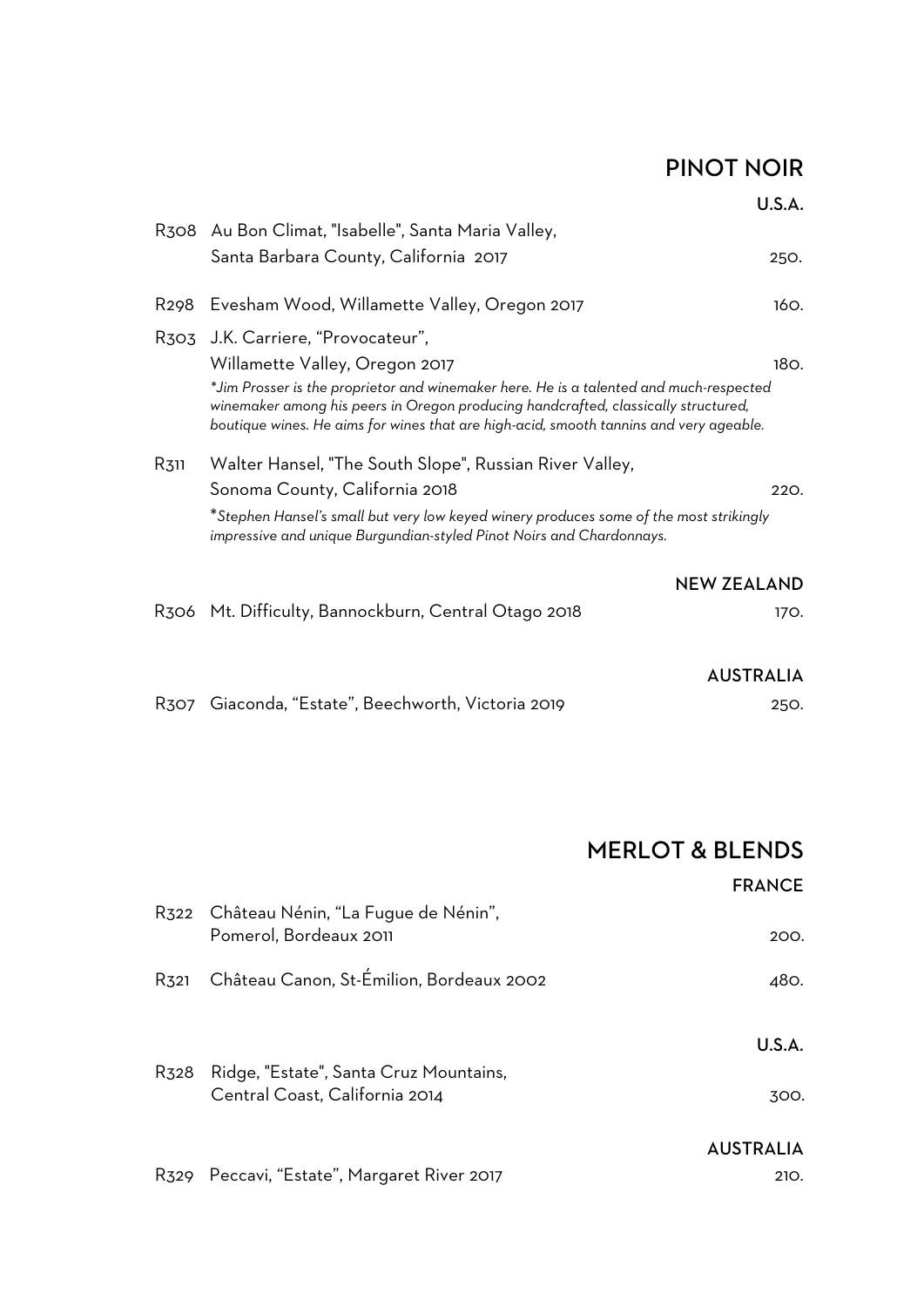## GRENACHE & BLENDS

#### FRANCE

| R341 | Château Gigognan, "Cardinalice",       |      |
|------|----------------------------------------|------|
|      | Châteauneuf-du-Pape, Rhône Valley 2016 | 240. |
|      | R337 Château Gigognan, "Clos du Roi",  |      |
|      | Châteauneuf-du-Pape, Rhône Valley 2016 | 180. |

## SYRAH/SHIRAZ & BLENDS

#### FRANCE

| R <sub>351</sub> | Domaine René Rostaing, "Ampodium",<br>Côte Rôtie, Rhône Valley 2013<br>*A master in his field, René Rostaing blends the best of traditional and modern techniques in<br>the vineyard and cellar, producing terroir-driven wines. | 300. |
|------------------|----------------------------------------------------------------------------------------------------------------------------------------------------------------------------------------------------------------------------------|------|
| R354             | Ferraton, "Le Meal", Hermitage, Rhône Valley 2011                                                                                                                                                                                | 340. |
| R355             | Domaine du Colombier, Crozes-Hermitage, Rhône Valley 2019                                                                                                                                                                        | 150. |
| R <sub>356</sub> | Domaine du Tunnel, Cornas, Rhône Valley 2017                                                                                                                                                                                     | 230. |

#### AUSTRALIA

| R <sub>352</sub> | Clarendon Hills, "Astralis", McLaren Vale 1997<br>*Its a wine of the highest sophistication, complexity and refinement. A grand wine of classic<br>understatement with elegance and purity.                                                                                                                              | 750. |
|------------------|--------------------------------------------------------------------------------------------------------------------------------------------------------------------------------------------------------------------------------------------------------------------------------------------------------------------------|------|
| R361             | Clarendon Hills, McLaren Vale 1995                                                                                                                                                                                                                                                                                       | 430. |
| R <sub>358</sub> | Elderton, "Command", Barossa Valley 1995<br>*This is great Shiraz and has a persistence and aftertaste that are extraordinary. Perfect<br>balance. Velvet smooth tannin - a totally voluptuous experience.                                                                                                               | 420. |
| R <sub>359</sub> | Giaconda, "Estate", Beechworth, Victoria 2019<br>*One of Australia's most famous names Giaconda is best known for its Chardonnay, but also<br>produces Shiraz and Pinot Noir. The wines here are hand-crafted by Rick and his son Nathan<br>and are some of the most desirable wines in Australia, and indeed the world. | 250. |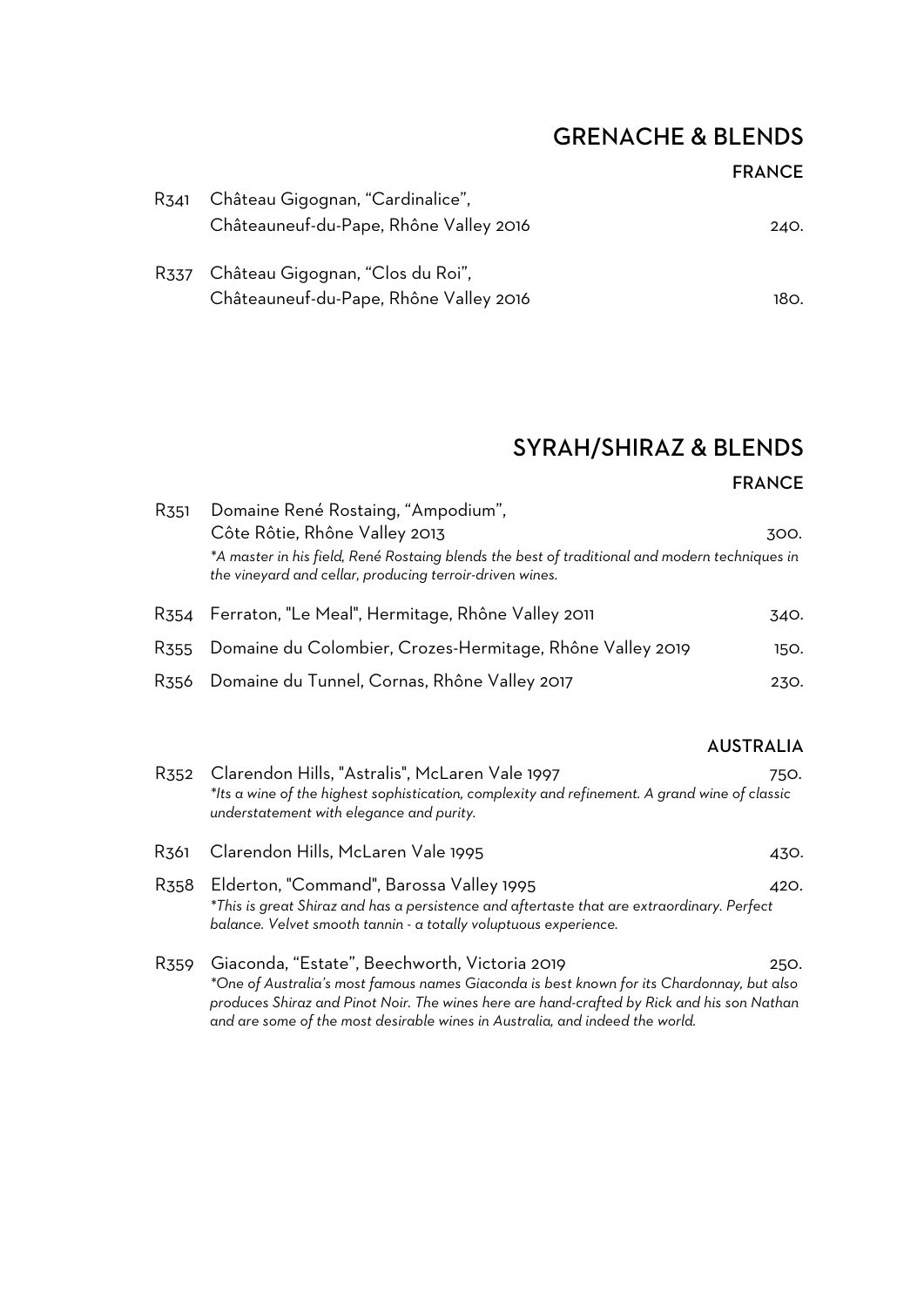## SYRAH/SHIRAZ & BLENDS

| R368             | Hundred Acre, "Ancient Way Vineyard, Summer's Blocks"                                                                                                                                                                                                                                                                                                          |        |
|------------------|----------------------------------------------------------------------------------------------------------------------------------------------------------------------------------------------------------------------------------------------------------------------------------------------------------------------------------------------------------------|--------|
|                  | Barossa Valley 2005                                                                                                                                                                                                                                                                                                                                            | 1,290. |
|                  | *Ancient Way Shiraz is unique. It is Hundred Acre to the core. Creamy with very complex<br>layers both aromatically and on the palate, an extremely long finish,                                                                                                                                                                                               |        |
| R369             | Jasper Hill, "Georgia's Paddock", Heathcote, Victoria 1995                                                                                                                                                                                                                                                                                                     | 590.   |
|                  | *The red wines of Jasper Hill are highly regarded and much sought after. One will find some<br>of Australia's greatest Shiraz, ultimate expressions of the terroir of the Heathcote region.                                                                                                                                                                    |        |
| R360             | J. Duval, "Entity", Barossa Valley 2019                                                                                                                                                                                                                                                                                                                        | 190.   |
| R <sub>357</sub> | Mollydooker, "Carnival of Love", McLaren Vale 2005                                                                                                                                                                                                                                                                                                             | 680.   |
|                  | *Mollydooker, which is an Aussie slang term for a left-hander, is owned by left-handed<br>husband and wife winemaking team Sarah and Sparky Marquis. Their mission is to "make<br>wines that make people go 'WOW' through attention to detail and commitment to<br>excellence. The tremendous effort of this dynamic duo has resulted in unparalleled success. |        |
| R362             | Peccavi, "Estate", Margaret River 2020                                                                                                                                                                                                                                                                                                                         | 150.   |
| R363             | Penfolds, "Grange", South Australia 1990                                                                                                                                                                                                                                                                                                                       | 1,920. |
| R <sub>365</sub> | Powell & Son, "Loechel", Eden Valley 2018                                                                                                                                                                                                                                                                                                                      | 320.   |
| R <sub>366</sub> | Powell & Son, "Barossa & Eden Valleys" 2018                                                                                                                                                                                                                                                                                                                    | 200.   |
| R <sub>367</sub> | Torbreck, "The Factor", Barossa Valley 2000<br>660.                                                                                                                                                                                                                                                                                                            |        |
|                  | *Torbreck is one of the new-style cult 'boutique' wineries in the Barossa. It was founded by<br>Dave Powell in 1994, with the first wines made in 1995. Powell's philosophy has been to secure<br>grapes from small parcels of old-vine Barossa vineyards, and then to make hand-crafted<br>wines in a traditional style that reflect their Barossa origins.   |        |
| <b>R370</b>      | Yalumba, "Octavius", Barossa Valley 2001<br>*The Yalumba Octavius Shiraz is one of the Barossa's and Australia's icon wines.                                                                                                                                                                                                                                   | 490.   |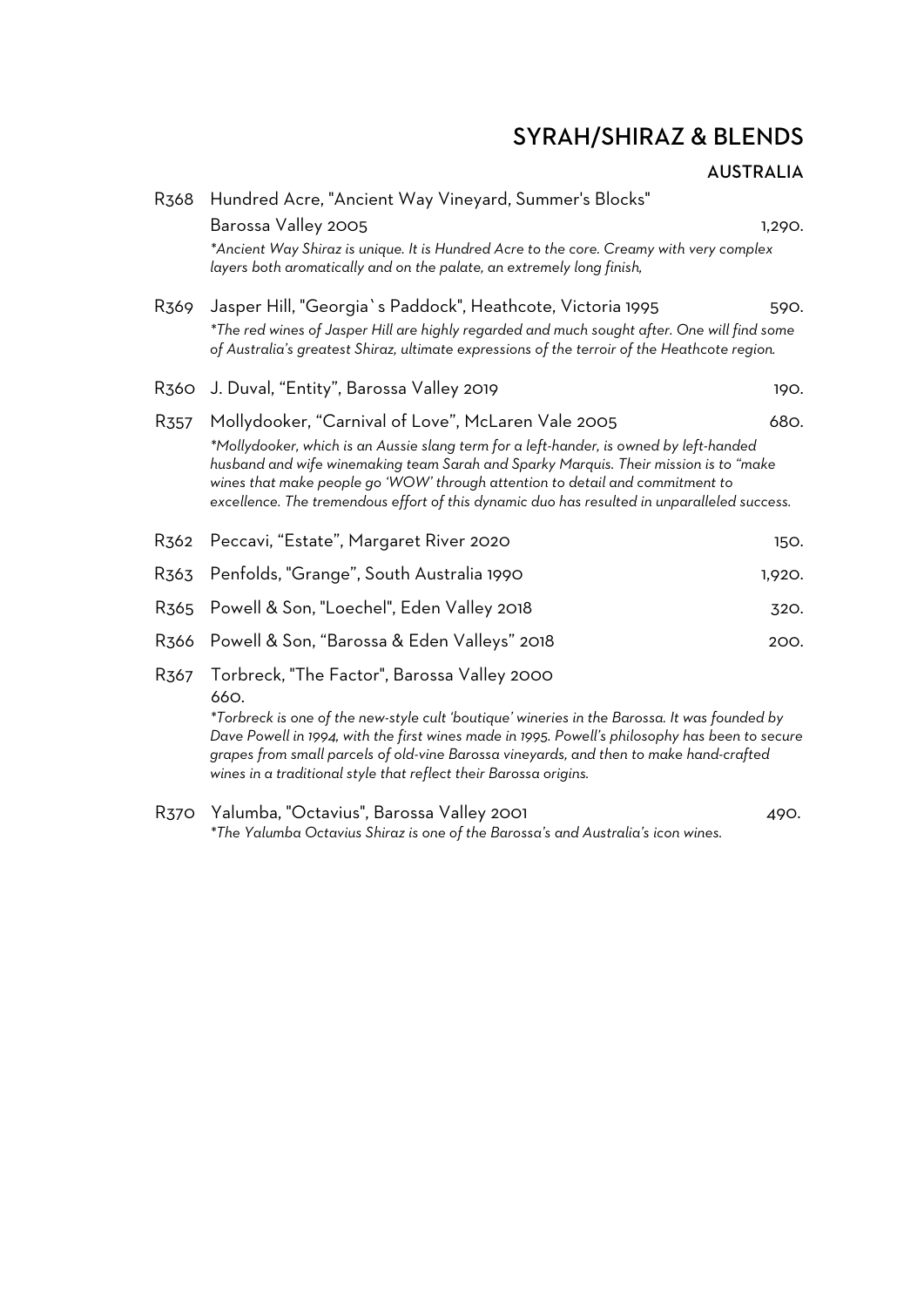## CABERNET SAUVIGNON & BLENDS

|                   |                                                                                                              | <b>FRANCE</b> |
|-------------------|--------------------------------------------------------------------------------------------------------------|---------------|
| R <sub>427</sub>  | Château Montrose, "La Dame de Montrose",                                                                     |               |
|                   | St-Estèphe, Bordeaux 2014                                                                                    | 220.          |
| R <sub>3</sub> 82 | Château Lafite Rothschild, Pauillac, Bordeaux 2000                                                           | 5,620.        |
| R383              | Château Lafite-Rothschild, Pauillac, Bordeaux 2011                                                           | 1,960.        |
| R <sub>3</sub> 84 | Château Lynch Bages, Pauillac, Bordeaux 2011                                                                 | 450.          |
| R <sub>3</sub> 86 | Château Mouton Rothschild, Pauillac, Bordeaux 2006                                                           | 1,560.        |
| R387              | Château Mouton Rothschild, Pauillac, Bordeaux 2011                                                           | 1,380.        |
| R391              | Château Pichon Longueville Comtesse de Lalande,<br>"Réserve de la Comtesse", Pauillac, Bordeaux 2010<br>300. |               |
| R <sub>393</sub>  | Château Ducru Beaucaillou, St. Julien, Bordeaux 2011                                                         | 540.          |
| R394              | Château Gloria, St. Julien, Bordeaux 2011                                                                    | 230.          |
| R396              | Château Lagrange, "Les Fiefs de Lagrange",                                                                   |               |
|                   | St. Julien, Bordeaux 2014                                                                                    | 210.          |
| R389              | Château Léoville-Poyferré, St. Julien, Bordeaux 2011                                                         | 350.          |
| R401              | Château Margaux, Margaux, Bordeaux 2011                                                                      | 1,380.        |
|                   | R404 Château Tour de Mons, Margaux, Bordeaux 2014                                                            | 190.          |
|                   | R406 Château Haut Brion, Pessac-Leognan, Bordeaux 2011                                                       | 1,250.        |
|                   | R408 Château Sociando-Mallet, Haut-Médoc, Bordeaux 2014                                                      | 210.          |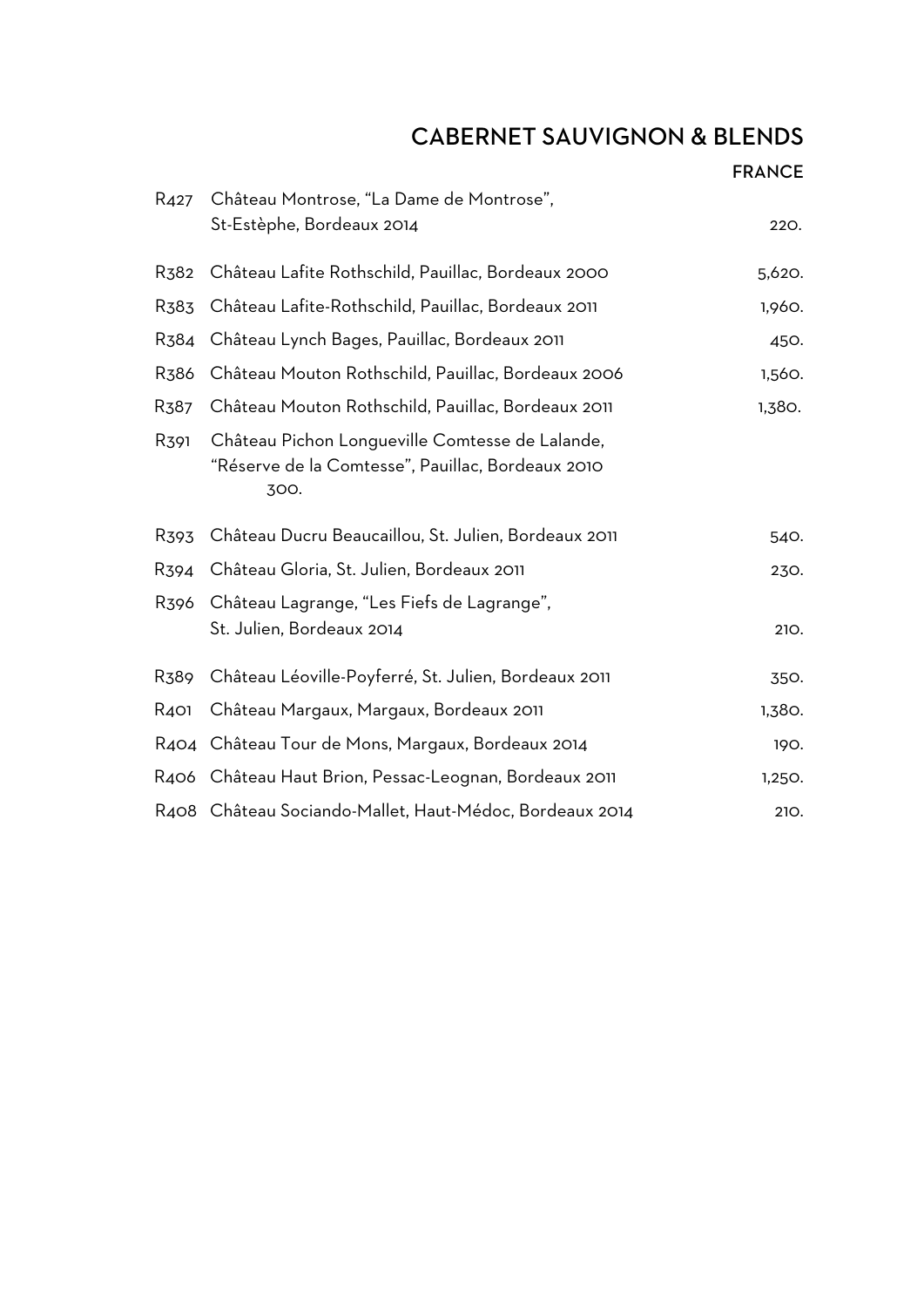## CABERNET SAUVIGNON & BLENDS

U.S.A.

| R <sub>4</sub> 12 | Colgin, "IX Estate", St. Helena, Napa Valley, California 2007                                                                                                                                                                                                                                                                                              | 1,900.           |
|-------------------|------------------------------------------------------------------------------------------------------------------------------------------------------------------------------------------------------------------------------------------------------------------------------------------------------------------------------------------------------------|------------------|
| R <sub>4</sub> 81 | Dunn, Howell Mountain, Napa Valley, California 1993<br>*This family run operation is looked to as an example of terroir driven wines for the entire<br>Napa Valley. These wines are tough to get a hold of because the winery is not listed on any<br>of the Napa tourist maps and is closed to the public                                                 | 680.             |
| R414              | Palazzo, "Left Bank Red Cuvée",<br>Oakville, Napa Valley, California 2016<br>*Scott Palazzo is a man who follows his passions, producing wines that are beautiful and<br>complex with wonderful layers of rich fruit and texture on the palate balanced by elegant<br>acidity. Delicious food wines with both power and elegance.                          | 280.             |
| R <sub>4</sub> 15 | Ridge Vineyards, "Monte Bello", Santa Cruz Mountains,<br>Central Coast, California 2014<br>*Ridge has a reputation for high quality wines throughout the wine world. The wines,<br>especially Monte Bello, are highly sought after and collectable.                                                                                                        | 420.             |
| R418              | Stack House, Napa Valley, California 2018<br>*The husband and wife Stackhouse team are comprised of winemaker Anna Monticelli and<br>Mario Monticelli. This full-bodied wine exhibits vibrant acidity, massive structure and a<br>fantastic finish,. Composed of almost all hillside fruit, this is an amazing value of Napa Valley<br>Cabernet Sauvignon! | 200.             |
| R419              | Tether, Napa Valley, California 2019<br>*'Be Bold. Take Risks. Always Stay Connected'. This is Kimberly Jones' unique project,<br>derived from top secret sources and crafted into an extraordinary blend sourced from<br>meticulously farmed vineyards in Napa Valley. This is a great wine indeed!                                                       | 260.             |
| R <sub>42</sub> 8 | Stag's Leap, "Hands Of Time", Napa Valley, California 2018                                                                                                                                                                                                                                                                                                 | 200.             |
| R420              | Tor, "Twelve Barrels", Napa Valley, California 2016<br>*We make great wines simply because we love making them. Wine is irresistible, it is fun, and<br>it is about sharing passion, good fortune and community. TOR exists today because of the<br>relationships we've cultivated over decades with mentors, grapegrowers and friends. - Tor<br>Kenward.  | 320.             |
|                   |                                                                                                                                                                                                                                                                                                                                                            | <b>AUSTRALIA</b> |
| R422              | Lake's Folly, Hunter Valley, New South Wales 2010<br>*Australia's first boutique winery! The wine styles are restrained and elegant, showing finesse<br>and complexity. They have clarity of structure and great length of flavor.                                                                                                                         | 270.             |
| R424              | Parker Estate, "First Growth", Coonawarra 2010                                                                                                                                                                                                                                                                                                             | 280.             |
| R <sub>425</sub>  | Peccavi, "Estate", Margaret River 2018                                                                                                                                                                                                                                                                                                                     | 160.             |
| R426              | Peccavi, "No Regrets", Margaret River 2020                                                                                                                                                                                                                                                                                                                 | 130.             |
|                   | R480 Penfolds, "Bin 707", South Australia 1991                                                                                                                                                                                                                                                                                                             | 1,290.           |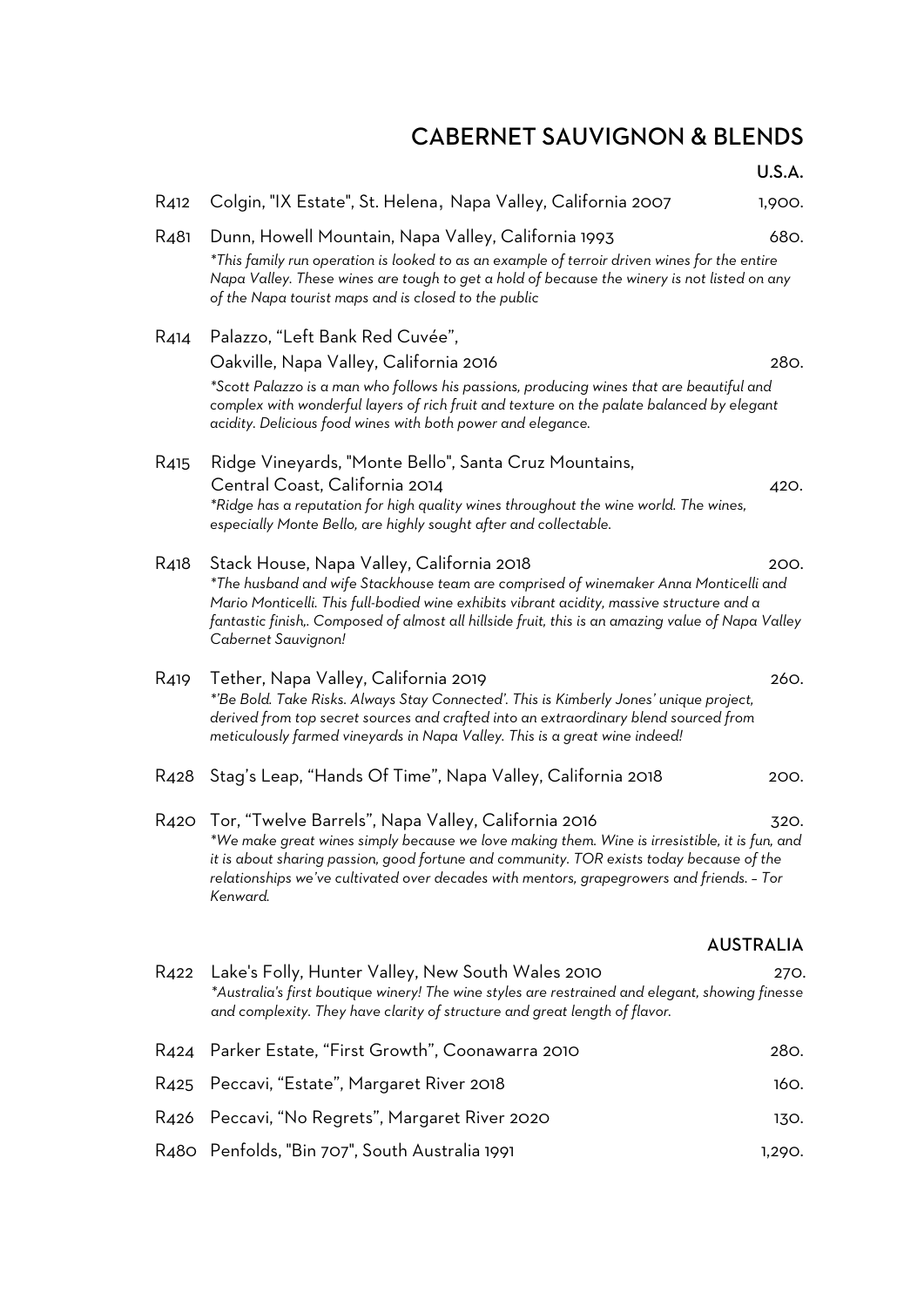## INTERESTING REDS

#### CORVINA+

| R451 Stefano Accordini, "Acinatico", Amarone Della Valpolicella, |      |
|------------------------------------------------------------------|------|
| Valpolicella, Veneto, Italy 2017                                 | 220. |

#### MALBEC

| R435 | Corazon Del Sol, Uco Valley, Mendoza, Argentina 2016<br>*The proprietor behind this boutique winery Dr. Revana is no stranger to the wine world as<br>he is also the owner of Revana Family Vineyard in Napa and of Alexana Winery in Oregon's<br>Willamette Valley. An outstanding value wine, the Corazon del Sol Malbec shows wonderful<br>richness and a silky mouthfeel. The perfect pairing for our juicy red meat. | 160.                |
|------|---------------------------------------------------------------------------------------------------------------------------------------------------------------------------------------------------------------------------------------------------------------------------------------------------------------------------------------------------------------------------------------------------------------------------|---------------------|
|      |                                                                                                                                                                                                                                                                                                                                                                                                                           |                     |
|      |                                                                                                                                                                                                                                                                                                                                                                                                                           | <b>NEBBIOLO+</b>    |
|      |                                                                                                                                                                                                                                                                                                                                                                                                                           |                     |
| R437 | Azelia, "Bricco Fiasco", Barolo, Piedmont, Italy 2011<br>*Azelia produces highly sought-after wines of the Langhe with extreme precision at every<br>step of the production.                                                                                                                                                                                                                                              | 280.                |
|      |                                                                                                                                                                                                                                                                                                                                                                                                                           | SANGIOVESE+         |
|      | R439 La Gerla, "Riserva Gli Angeli",                                                                                                                                                                                                                                                                                                                                                                                      |                     |
|      | Brunello di Montalcino, Tuscany, Italy 2011                                                                                                                                                                                                                                                                                                                                                                               | 320.                |
| R443 | Ridolfi, "Brunello di Montalcino",                                                                                                                                                                                                                                                                                                                                                                                        |                     |
|      | Tuscany, Italy 2016                                                                                                                                                                                                                                                                                                                                                                                                       | 230.                |
|      |                                                                                                                                                                                                                                                                                                                                                                                                                           |                     |
|      | R442 Castello di Monsanto, "Chianti Classico Riserva",                                                                                                                                                                                                                                                                                                                                                                    |                     |
|      | Tuscany, Italy 2013<br>*The Monsanto style is one that has been so consistent for years. The complexity of these<br>wines, combined with a true sense of place, give these wines their identity.                                                                                                                                                                                                                          | 180.                |
|      |                                                                                                                                                                                                                                                                                                                                                                                                                           | <b>TEMPRANILLO+</b> |
|      | R446 Conde de San Cristóbal, Crianza,                                                                                                                                                                                                                                                                                                                                                                                     |                     |
|      | Ribera del Duero, Spain, 2019                                                                                                                                                                                                                                                                                                                                                                                             | 140.                |
|      |                                                                                                                                                                                                                                                                                                                                                                                                                           |                     |
| R447 | Remelluri, "Reserva", Rioja, Spain 2013                                                                                                                                                                                                                                                                                                                                                                                   | 180.                |
|      |                                                                                                                                                                                                                                                                                                                                                                                                                           | ZINFANDEL+          |
|      |                                                                                                                                                                                                                                                                                                                                                                                                                           |                     |
| R448 | Ridge, Lytton Springs, Dry Creek Valley,                                                                                                                                                                                                                                                                                                                                                                                  |                     |
|      | Sonoma County, California, U.S.A. 2019                                                                                                                                                                                                                                                                                                                                                                                    | 180.                |
| R449 | Seghesio, "Cortina", Dry Creek Valley,                                                                                                                                                                                                                                                                                                                                                                                    |                     |
|      | Sonoma County, California, U.S.A. 2017                                                                                                                                                                                                                                                                                                                                                                                    | 220.                |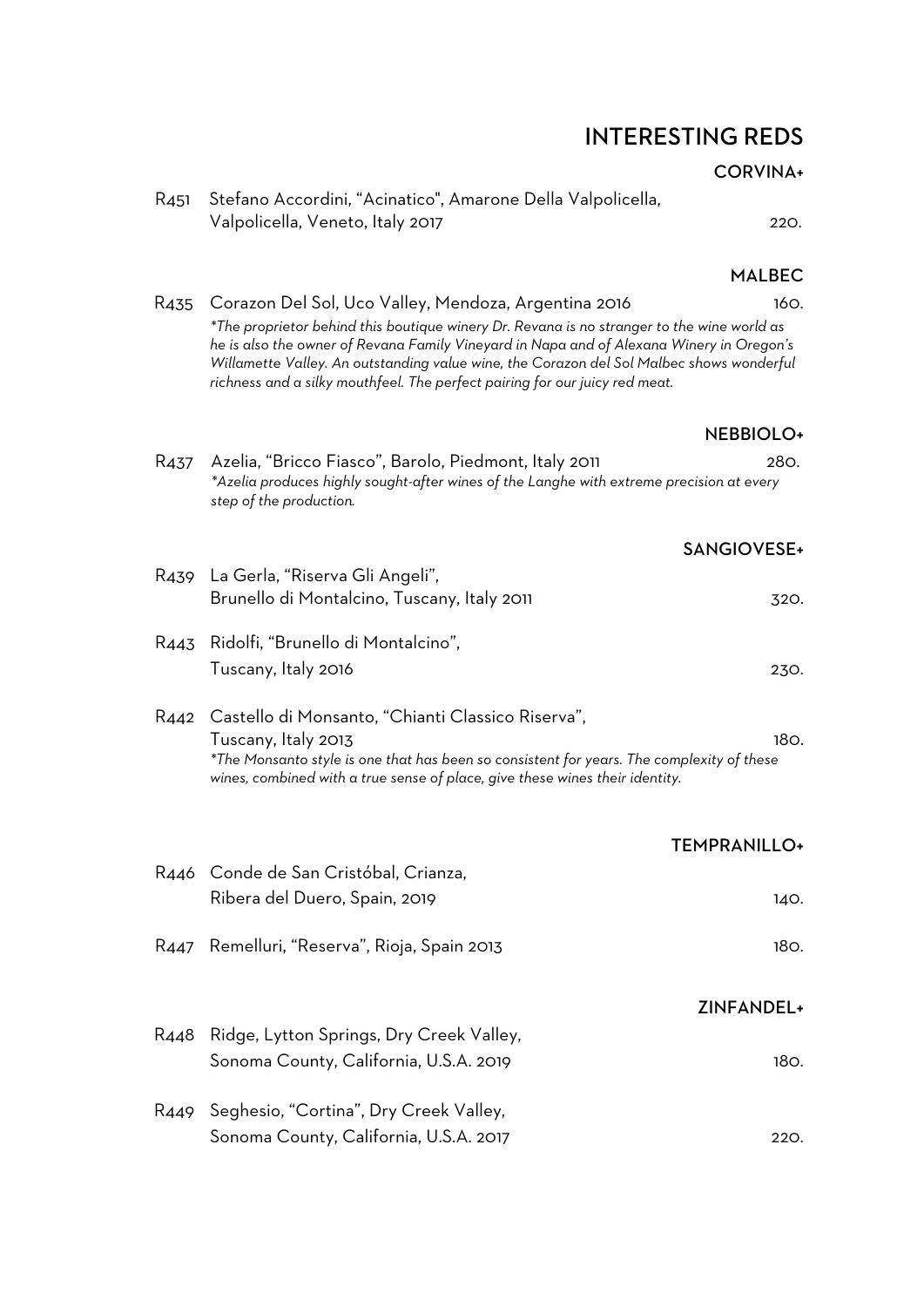## SWEET WINES

| D465 Château d'Yquem, Sauternes, Bordeaux, France 2002 (375ml)                               | 550. |
|----------------------------------------------------------------------------------------------|------|
| D461 Château Guiraud, Sauternes, Bordeaux, France 2004                                       | 280. |
| D462 Château Clamens, Barsac, Bordeaux, France 2011 (375ml)                                  | 180. |
| D464 Château de la Roulerie, "Coteaux du Layon",<br>Anjou, Loire Valley, France 2018 (500ml) | 100. |

## FORTIFIED WINES

F471 Graham's, "10 Year Old Tawny Port", Douro Valley, Portugal MV 160.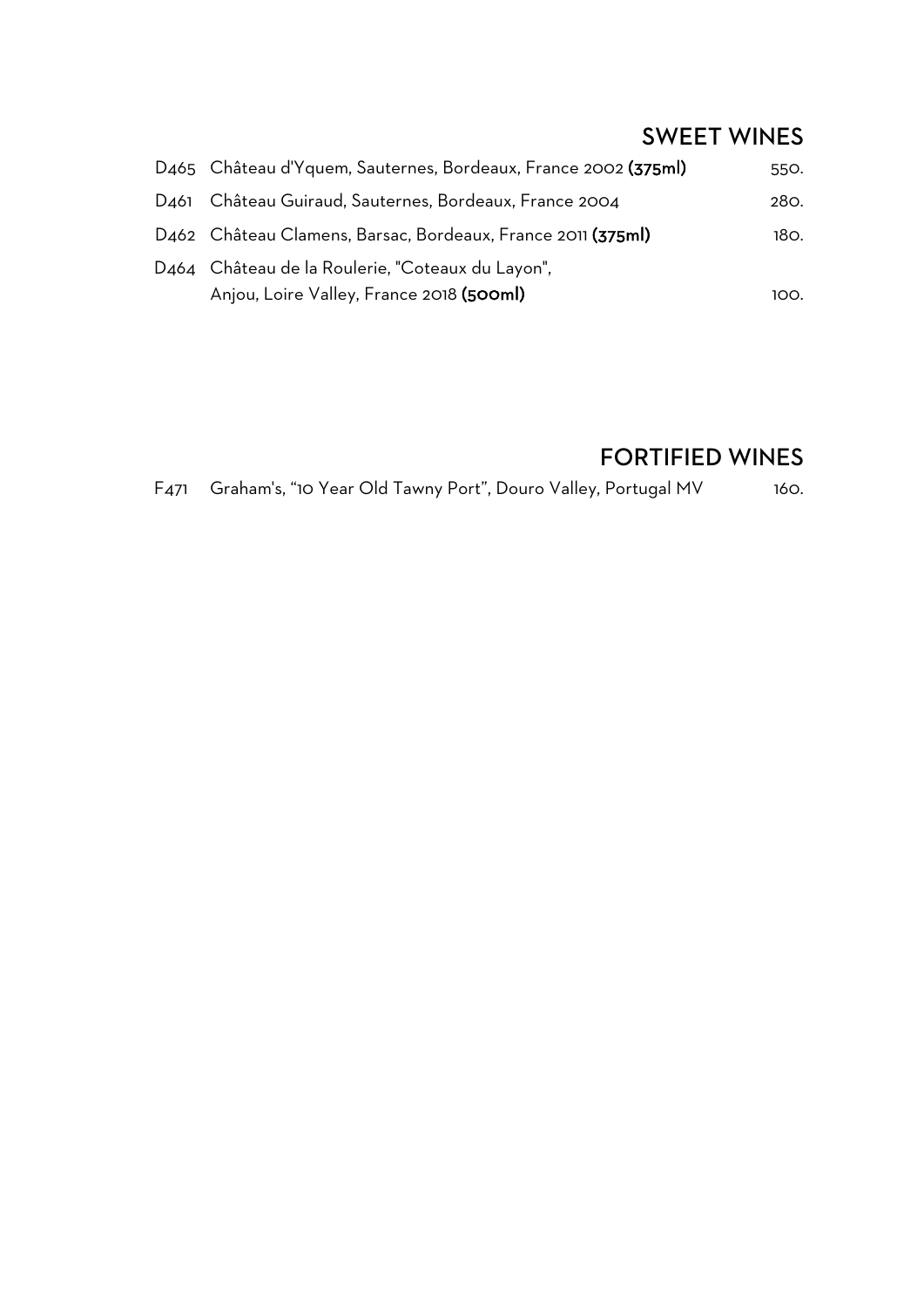# APÉRITIF

VODKA

| Aperol, Italy                                    | 16. |
|--------------------------------------------------|-----|
| Campari, Italy                                   | 16. |
| Bruto Americano, U.S.A.                          | 16. |
| Carpano, Punt e Mes, Italy                       | 11. |
| Lillet, Blanc, France                            | 18. |
| Mancino, Rosso Ambrato, Italy                    | 16. |
| Pimm's, No. 1 Cup, England                       | 16. |
| Polmos Bialystok, Wódka Źoładkowa Gorzka, Poland | 15. |
| Salers Gentiane, France                          | 16. |

|                                                   | GIN |
|---------------------------------------------------|-----|
| Bombay, Sapphire, Hampshire, England              | 20. |
| Cotswolds Dry, Stourton, England                  | 22. |
| Four Pillars, Spiced Gin, Yarra Valley, Australia | 20. |
| Hendrick's, Scotland, United Kingdom              | 20. |
| Botanist, Islay, Scotland, United Kingdom         | 23. |
| Monkey 47, Schwarzwald, Germany                   | 23. |
| Sipsmith, London, England                         | 20. |
| Tanqueray, No. 10, London, England                | 21. |

| Grey Goose, France             | 20. |
|--------------------------------|-----|
| Belvedere, Poland              | 20. |
| Ketel One, Holland             | 20. |
| Old Young's, Smoked, Australia | 18. |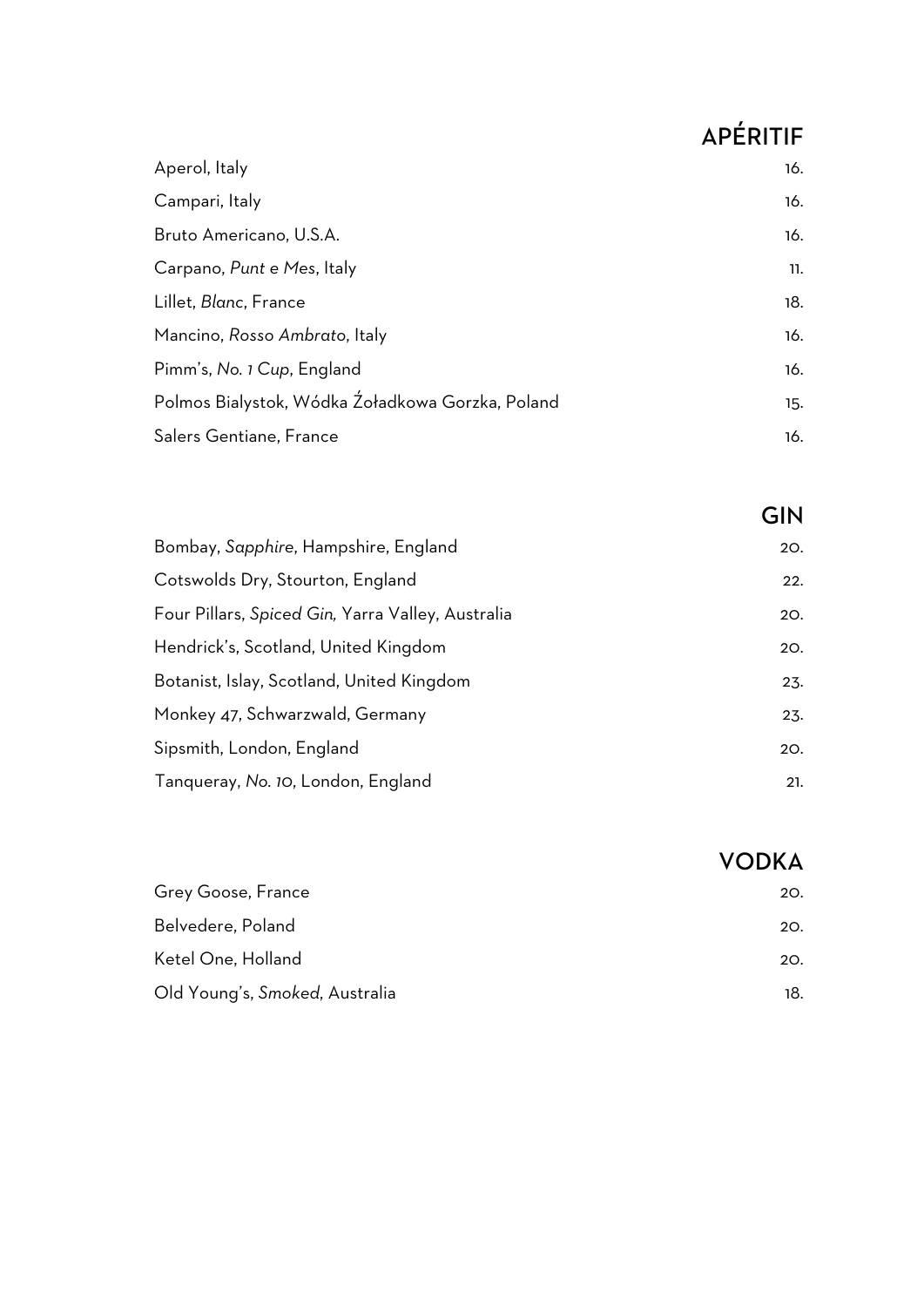| <b>TEQUILA</b> |
|----------------|
| 18.            |
| 27.            |
| 25.            |
|                |

## MEZCAL

|                                  | 1 ILLVAL |
|----------------------------------|----------|
| Del Maguey, <i>Vid</i> a, Mexico | 22.      |
| llegal, Reposαdo, Mexico         | 24.      |

|                                                  | <b>RUM</b> |
|--------------------------------------------------|------------|
| Diplomatico, Reserva Exclusiva, Venezuela        | 25.        |
| Gosling's, Black Seal Rum, Bermuda               | 18.        |
| Ron Zacapa, 23 Solera, Guatemala                 | 22.        |
| Mount Gay XO, Reserve Cask Rum, Barbados         | 22.        |
| Plantation, 3 Star, Jamaica, Barbados & Trinidad | 16.        |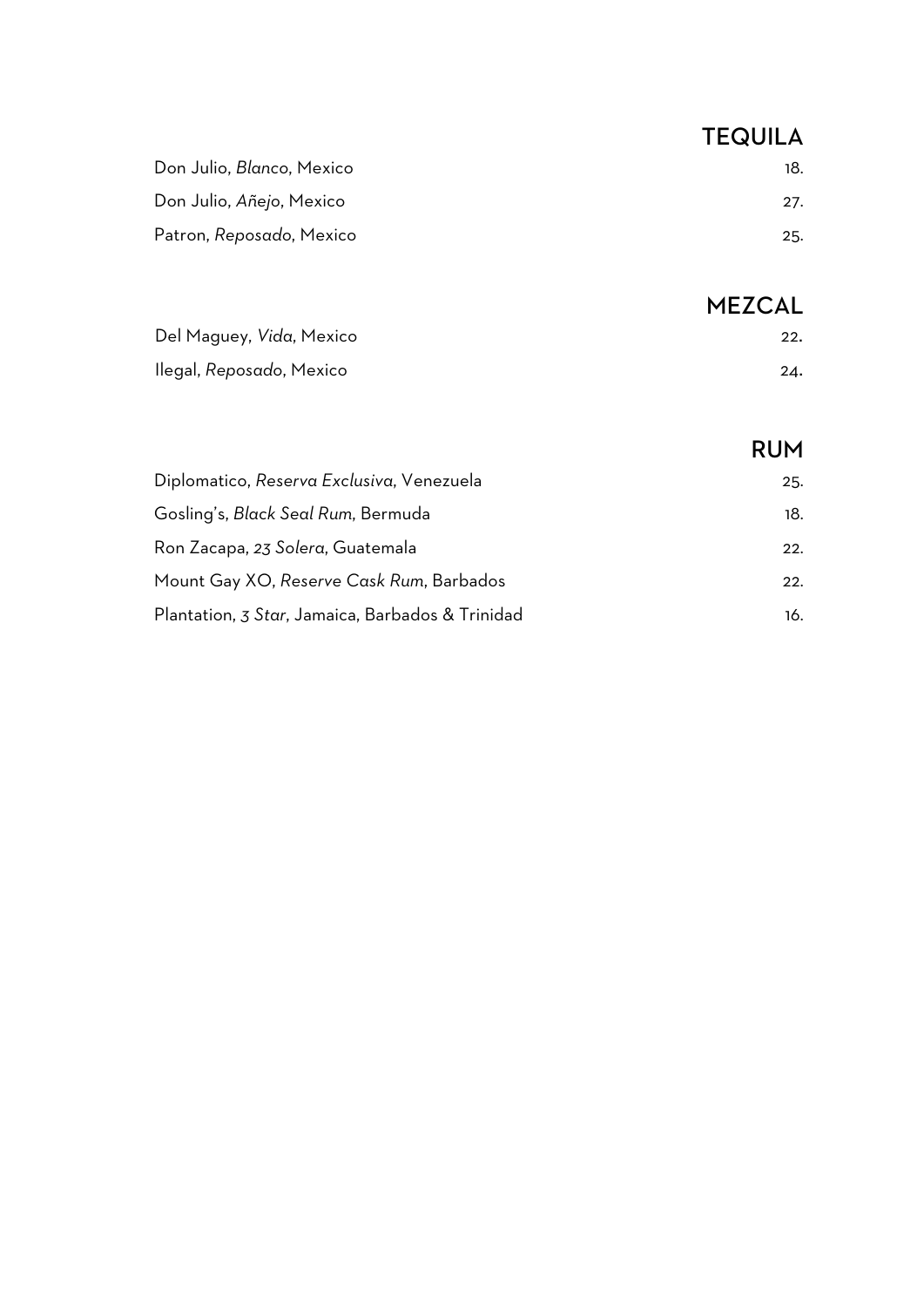# AMERICAN WHISKEY

|                                                      | <b>RYE</b> |
|------------------------------------------------------|------------|
| High West Distillery, Double Rye, Park City, Utah    | 22.        |
| Michter's, US *1 Single Barrel, Louisville, Kentucky | 24.        |
| Ragtime, Straight Whiskey, Brooklyn, New York        | 20.        |
| Rittenhouse, 100 Proof, Louisville, Kentucky         | 20.        |
| Templeton, Aged Rye, Carroll County, Iowa            | 23.        |
| Willet Distillery, 3 Years, Bardstown, Kentucky      | 25.        |

|                                                               | <b>AMERICAN WHISKEY</b> |
|---------------------------------------------------------------|-------------------------|
| Pickney Bend Distillery, Rested American, New Haven, Missouri | 22.                     |
| Ransom Distillery, Whippersnapper, Sheridan, Oregon           | 25.                     |

|                                                                 | <b>BOURBON</b> |
|-----------------------------------------------------------------|----------------|
| Barton 1792 Distillery, Small Batch, Bardstown, Kentucky        | 24.            |
| Blanton's Original, Frankfort, Kentucky                         | 25.            |
| Buffalo Trace, Frankfort, Kentucky                              | 18.            |
| E.H.Taylor.Jr, Small Batch, Frankfort, Kentucky                 | 34.            |
| Elijah Craig, Small Batch, Bardstown, Kentucky                  | 23.            |
| Evan Williams, Bardstown, Kentucky                              | 21.            |
| High West Distillery, American Prairie Bourbon, Park City, Utah | 21.            |
| Michter's, US ★1 Small Batch, Louisville, Kentucky              | 20.            |
| Woodford Reserve, Versailles, Kentucky                          | 22.            |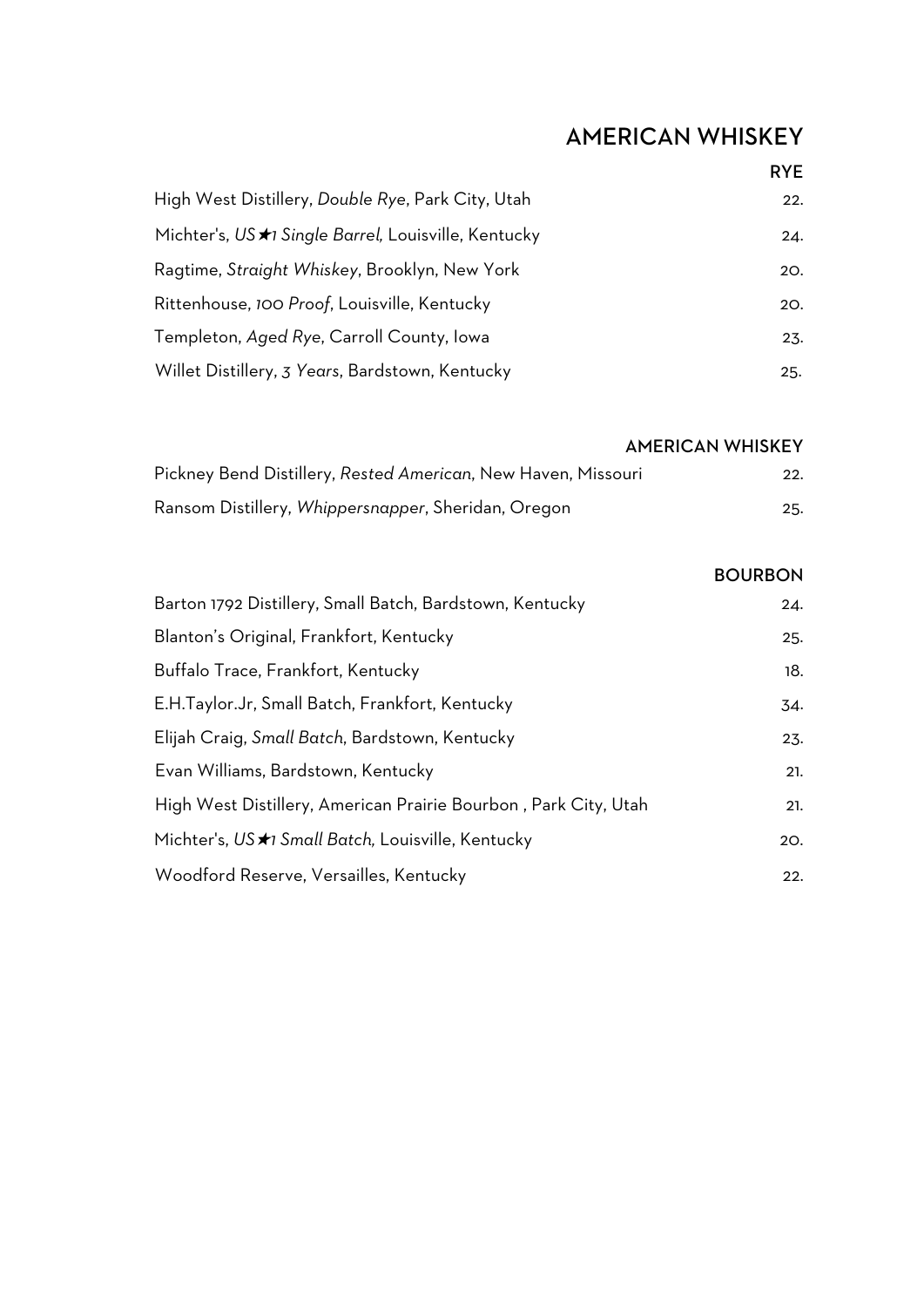## SCOTCH WHISKY

| Auchentoshan, Three Wood, Lowland            | 27. |
|----------------------------------------------|-----|
| Balblair, 15 years, Highland                 | 36. |
| Balvenie, Caribbean Cask, 14 years, Speyside | 26. |
| Laphroaig, 10 years, Islay                   | 22. |
| Monkey Shoulder, Blended, Speyside           | 22. |
| Oban, 14 years, Highland                     | 25. |
| Talisker, 10 years, Isle of Skye             | 21. |

#### IRISH WHISKEY

Bushmills, 10 years 21.

#### JAPANESE WHISKY

Nikka, *From the Barrel* 22.